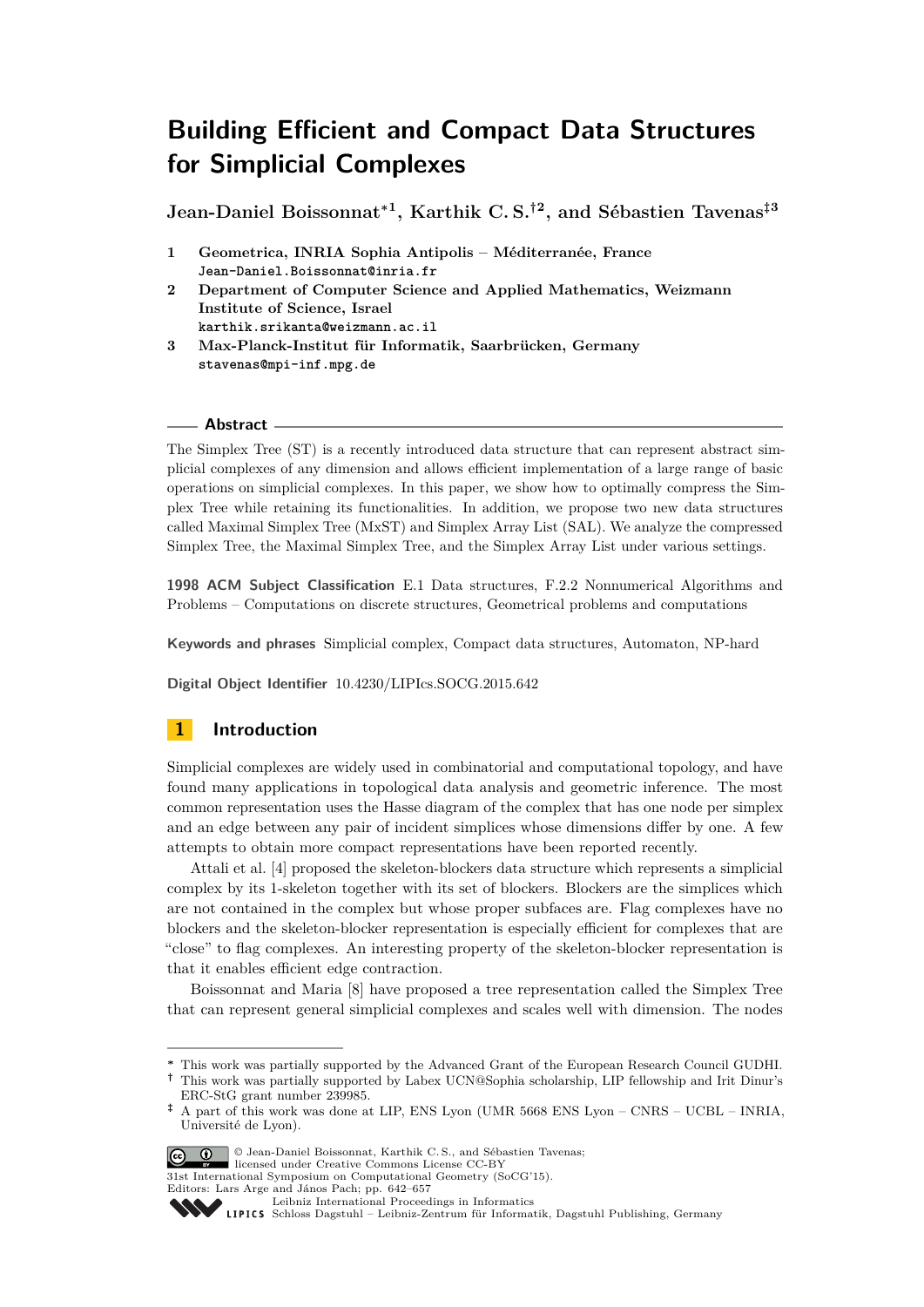of the tree are in bijection with the simplices (of all dimensions) of the simplicial complex. In this way, the Simplex Tree explicitly stores all the simplices of the complex but it doesn't represent explicitly all the incidences between simplices that are stored in the Hasse diagram. Storing all the simplices is useful (for example, one can then attach information to each simplex or store a filtration succinctly). Moreover, the tree structure of the Simplex Tree leads to efficient implementation of basic operations on simplicial complexes (such as retrieving incidence relations, and in particular retrieving the faces or the cofaces of a simplex).

In this paper, we propose a way to compress the Simplex Tree so as to store as few nodes and edges as possible without compromising the functionality of the data structure. The new compressed data structure is in fact a finite automaton (referred to in this paper as the Minimal Simplex Automaton) and we describe an optimal algorithm for its construction.

Previous works have looked at trie compression and have tried to establish a good trade-off between speed and size, but in most of the works, the emphasis is on one of the two. Two examples of work where the speed is of main concern are [\[2\]](#page-14-2) where the query time is improved by reducing the number of levels in a binary trie (which corresponds to truncating the Simplex Tree at a certain height) and [\[1\]](#page-14-3) where trie data structures are optimized for computer memory architectures. When the size of the structure is of primary concern, the work is usually focused on automata compression. For instance, in the context of natural language data processing, significant savings in memory space can be obtained if the dictionary is stored in a directed acyclic word graph (DAWG), a form of a minimal deterministic automaton, where common suffixes are shared [\[3\]](#page-14-4). However, theoretical analysis of compression is seldom done (if at all), in any of these works.

In this paper, we analyze the size of the Minimal Simplex Automaton and also demonstrate (through experiments) that compression works especially well for Simplex Tree due to the structure of simplicial complexes: namely, that all subfaces of a simplex in the complex also belong to the complex. Additionally, we consider the influence of the labeling of the vertices on compression, which can be significant. Further, we show that it is hard to find an optimal labeling for the compressed Simplex Tree and for the Minimal Simplex Automaton.

Further, we introduce two new data structures for simplicial complexes called the Maximal Simplex Tree (MxST) and the Simplex Array List (SAL). MxST is a subtree of the Simplex Tree whose leaves are in bijection with the maximal simplices (i.e. simplices with no cofaces) of the complex. We show that MxST is compact and allows efficient operations. MxST is then augmented to obtain SAL where every node uniquely represents an edge. A nice feature of SAL is its invariance over labeling of vertices. We show that SAL supports efficient basic operations and that it is compact when the dimension of the complex is fixed, a case of great interest in Manifold Learning and Topological Data Analysis. Complete proofs and more detailed discussions are presented in the full version of the paper [\[7\]](#page-14-5).

## <span id="page-1-0"></span>**2 Simplicial Complex: Definitions and a Lower Bound**

In this paper, the class of *d* dimensional simplicial complexes on *n* vertices with *m* simplices, of which *k* are maximal, is denoted by  $\mathcal{K}(n, k, d, m)$ , and *K* denotes a simplicial complex in  $\mathcal{K}(n, k, d, m)$ . At times, we say  $K_{\theta} \in \mathcal{K}_{\theta}(n, k, d, m)$  (where  $\theta : V \to \{1, 2, ..., |V|\}$  is a labeling of the vertex set *V* of *K*) when we want to emphasize that some of the data structures seen in this paper are influenced by the labeling of the vertices.

A maximal simplex of a simplicial complex is a simplex which is not contained in a larger simplex of the complex. A simplicial complex is pure, if all its maximal simplices are of the same dimension. Also, a free pair is defined as a pair of simplices  $(\tau, \sigma)$  in *K* where  $\tau$  is the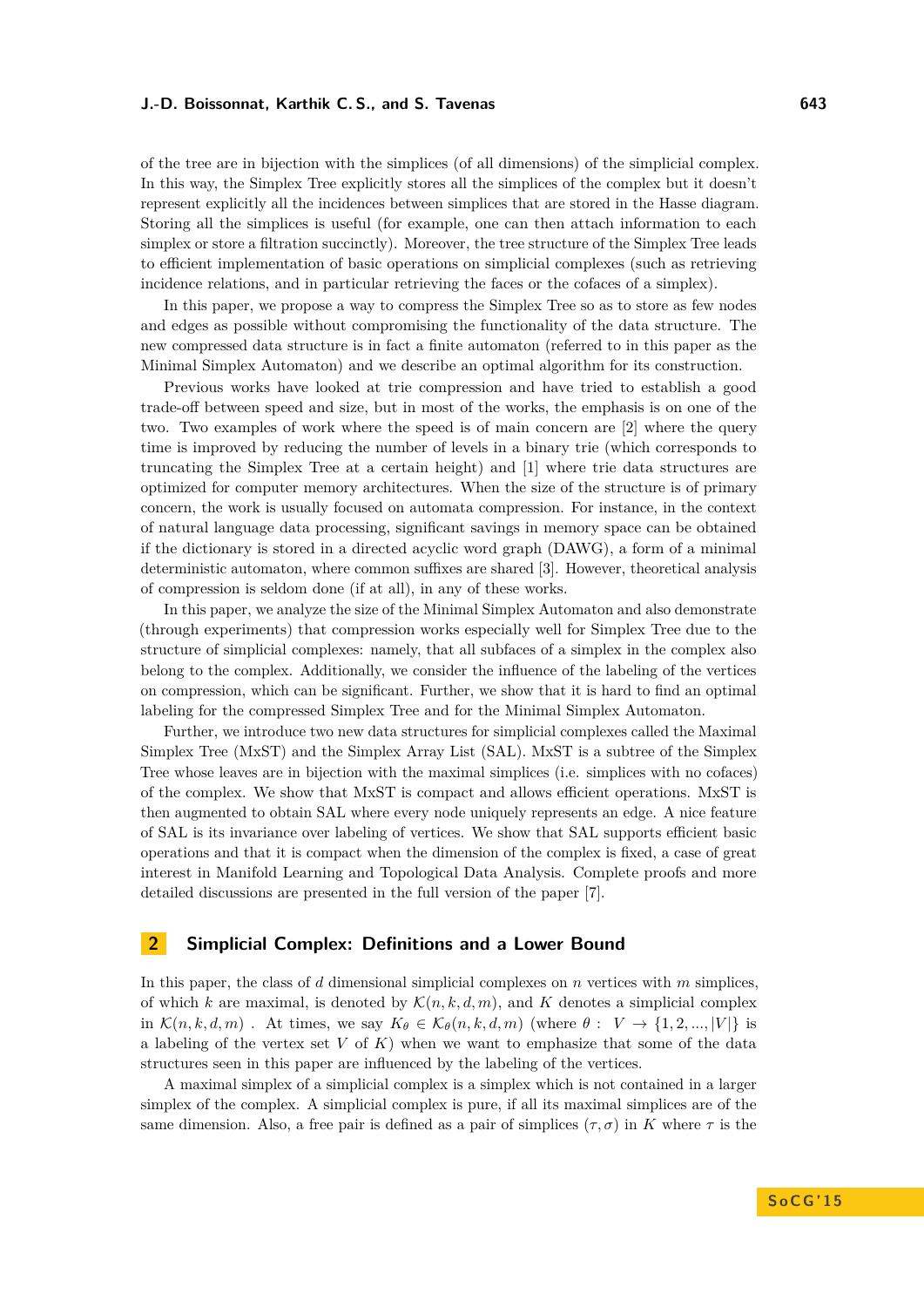

<span id="page-2-0"></span>**Figure 1** Simplicial complex with the tetrahedra 1–3–4–5 and 2–3–4–5, and the triangle 1–3–6.

only coface of  $\sigma$ . In Figure [1,](#page-2-0) we have a simplicial complex on vertex set  $\{1, 2, 3, 4, 5, 6\}$  which has three maximal simplices: the two tetrahedra 1–3–4–5 and 2–3–4–5, and the triangle 1–3–6. We use this complex as an example through out the paper.

We would like to note here that the case when  $k = \mathcal{O}(n)$ , is of particular interest. It can be observed in flag complexes, constructed from planar graphs and expanders [\[13\]](#page-14-6), and in general, from nowhere dense graphs [\[15\]](#page-14-7), and also from chordal graphs[\[14\]](#page-14-8). Generalizing, for all flag complexes constructed from graphs with degeneracy  $\mathcal{O}(\log n)$  (degeneracy is the smallest integer  $r$  such that every subgraph has a vertex of degree at most  $r$ ), we have that  $k = n^{\mathcal{O}(1)}$  [\[13\]](#page-14-6). This encompasses a large class of complexes encountered in practice.

Now, we obtain a lower bound on the space needed to represent simplicial complexes by presenting a counting argument on the number of distinct simplicial complexes.

<span id="page-2-1"></span>▶ **Theorem 1.** *Consider the set of all simplicial complexes*  $\mathcal{K}(n, k, d, m)$  *where*  $d > 2$  *and*  $k \geq n+1$ , and consider any data structure that can represent the simplicial complexes of this *class. Such a data structure requires*  $\log \binom{\binom{n}{2}}{k-n}$  *bits to be stored. For any constant*  $\varepsilon \in (0,1)$ *and for*  $\frac{2}{\varepsilon}n \leq k \leq n^{(1-\varepsilon)d}$  *and*  $d \leq n^{\varepsilon/3}$ *, the bound becomes*  $\Omega(kd \log n)$ *.* 

**Proof Sketch.** Define  $h = k - n \ge 1$  and suppose there exists a data structure that is stored only using  $s < \log \alpha \stackrel{\text{def}}{=} \log {\binom{\binom{n/2}{d+1}}{h}}$  bits. We will construct  $\alpha$  simplicial complexes, all with the same set *P* of *n* vertices, the same dimension *d*, and with exactly *k* maximal simplices. Then, we will have two different complexes, say  $K$  and  $K'$ , encoded by the same word. But, by the construction of these complexes, there is a simplex which is in  $K$  and not in  $K'$ .

Theorem [1](#page-2-1) applies particularly to the case of pseudomanifolds of fixed dimension where we have  $k \leq n^{\frac{d}{2}}$  (i.e.  $\varepsilon = \frac{1}{2}$  suffices) [\[6\]](#page-14-9). The case where *d* is small is important in Manifold Learning where it is usually assumed that the data live close to a manifold of small intrinsic dimension. The dimension of the simplicial complex should reflect this fact and ideally be equal to the dimension of the manifold.

## **3 Compression of the Simplex Tree**

Let  $K \in \mathcal{K}(n, k, d, m)$  be a simplicial complex whose vertices are labeled from 1 to *n* and ordered accordingly. We can thus associate to each simplex of *K* a word on the alphabet set  $\{1, \ldots, n\}$ . Specifically, a *j*-simplex of *K* is uniquely represented as the word of length  $j + 1$ consisting of the ordered set of the labels of its  $j + 1$  vertices. Formally, let  $\sigma = \{v_{\ell_0}, \ldots, v_{\ell_j}\}$ be a simplex, where  $v_{\ell_i}$  are vertices of  $K$  and  $\ell_i \in \{1, \ldots, n\}$  and  $\ell_0 < \cdots < \ell_j$ .  $\sigma$  is represented by the word  $[\sigma] = [\ell_0, \cdots, \ell_j]$ . The simplicial complex *K* can be defined as a collection of words on an alphabet of size *n*. To compactly represent the set of simplices of *K*, the corresponding words are stored in a tree and this data structure is called the Simplex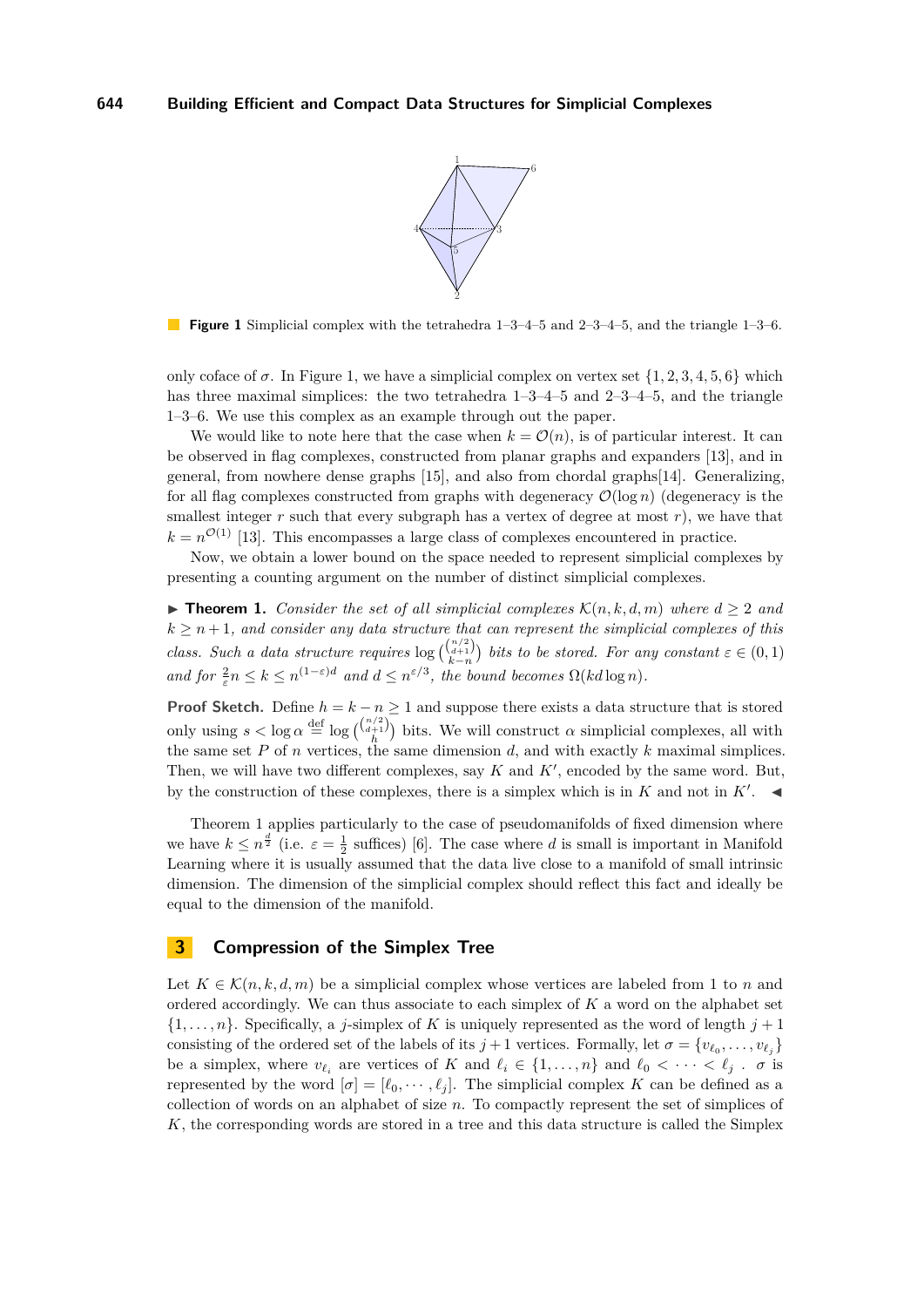<span id="page-3-0"></span>



**Figure 3** Compressed Simplex Tree of the Simplex Tree given in Figure [2.](#page-3-0)

**Figure 2** Simplex Tree of the simplicial complex in Figure [1.](#page-2-0)

Tree of K and denoted by  $ST(K)$  or simply ST when there is no ambiguity. It may be seen as a trie on the words representing the simplices of the complex. The depth of the root is 0 and the depth of a node is equal to the dimension of the simplex it represents plus one.

We give a constructive definition of ST. Starting from an empty tree, insert the words representing the simplices of the complex in the following manner. When inserting the word  $[\sigma] = [\ell_0, \cdots, \ell_i]$  start from the root, and follow the path containing successively all labels  $\ell_0, \dots, \ell_i$ , where  $[\ell_0, \dots, \ell_i]$  denotes the longest prefix of  $[\sigma]$  already stored in the ST. Next, append to the node representing  $[\ell_0, \dots, \ell_i]$  a path consisting of the nodes storing labels  $\ell_{i+1}, \dots, \ell_j$ . In Figure 2, we give ST for the simplicial complex shown in Figure [1.](#page-2-0)

If *K* consists of *m* simplices (including the empty face) then, the associated ST contains exactly *m* nodes. Thus, we need  $\Theta(m \log n)$  space/bits to represent ST (since each node stores a vertex which needs Θ(log *n*) bits to be represented). We can compare this to the lower bound of Theorem [1.](#page-2-1) In particular, if  $k = \mathcal{O}(1)$  then, ST requires at least  $\Omega(2^d \log n)$ bits where as Theorem [1](#page-2-1) proves the necessity of only  $\Omega(d \log n)$  bits. Therefore, while ST is an efficient data structure for some basic operations such as determining membership of a simplex and computing the *r*-skeleton of the complex, it requires storing every simplex explicitly through a node, leading to combinatorial redundancy. To overcome this, we compress ST as described below.

## <span id="page-3-1"></span>**3.1 Compressed Simplex Tree**

Consider the ST in Figure [2](#page-3-0) and note that the parts marked in red appear twice. The goal of the compression is to identify these common parts and store them only once. More concretely, if the same subtree is rooted at two different nodes in ST, then the subtree is stored only once and the two root nodes now point to the unique copy of the subtree. As a consequence, the nodes are no longer in bijection with the nodes of the complex (as it was in the case of ST), but we still have the property that the paths from the root are in bijection with the simplices. We see in Figure [3,](#page-3-0) the compressed ST of the simplicial complex described in Figure [1.](#page-2-0) In the rest of the paper, we denote by  $C$ , this action of compression. Also, unless otherwise stated,  $|ST|$  and  $|C(ST)|$  refer to the number of edges in ST and  $C(ST)$  respectively.

Answering simplex membership queries and other queries that only require traversing the ST from root to leaves can be implemented in  $\mathcal{C}(ST)$  exactly as in ST [\[8\]](#page-14-1). Allowing upward traversal in ST is also possible (with additional pointers from children to parents) and this has been shown to improve the efficiency of some operations, such as face or coface retrieval. In  $\mathcal{C}(\mathrm{ST})$ , parents are not unique. To account for this, we mark the parents that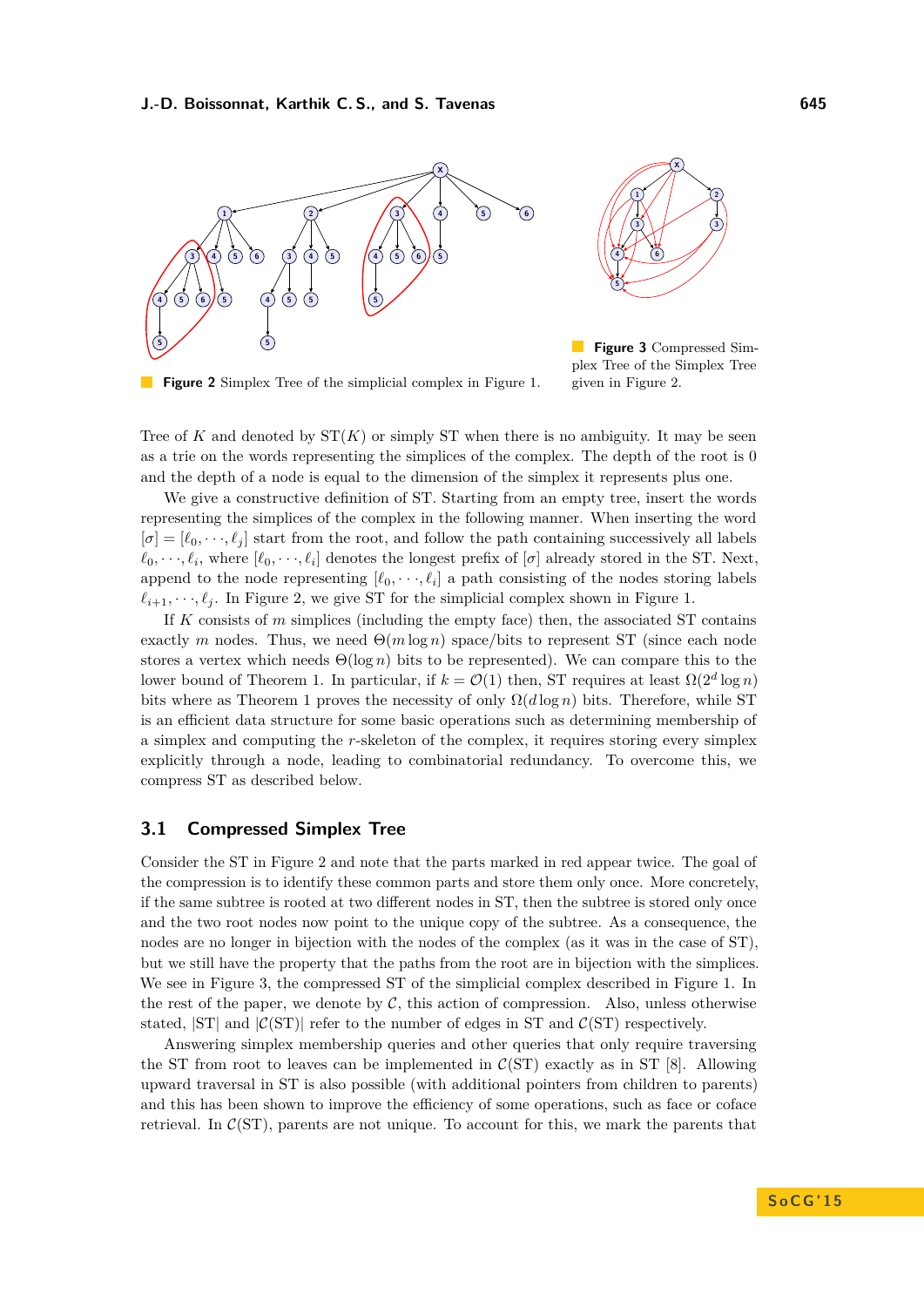<span id="page-4-0"></span>

**Figure 4** Simplex Automaton of the complex in Figure [1.](#page-2-0)

**Figure 5** Minimal Simplex Automaton of the complex in Figure [1.](#page-2-0)

3

5

were accessed, and use this to go back in the upward direction. This implies an additional storage of  $\mathcal{O}(d \log n)$  while traversing, but a node (simplex) having many parents can assist to locate cofaces much faster.

Next, we will introduce an automaton perspective of the above compression and show how to deduce the optimal compression algorithm for the ST. We will also describe insertion and removal operations on  $\mathcal{C}(ST)$  through the automaton perspective.

## **3.2 Minimal Simplex Automaton**

A Deterministic Finite state Automaton (DFA) recognizing a language is defined by a set of states and labeled transitions between these states to detect if a given word is in a predefined language or not. ST can be seen as a DFA: let us define the set of *m* states by  $V = \{$ nodes of ST $\}$ . A transition from state *u* to state *v* is labeled by *a* if and only if there is in ST an edge from *u* to *v*, and *v* contains the vertex *a*. We define the Simplex Automaton of  $K$  (denoted by  $SA(K)$ ) as the automaton described above (cf. Figure [4\)](#page-4-0).

SA is basically the same data structure as ST except that the labels are not put on the nodes but on the edges entering these nodes and thus, basic operations in SA can be implemented as in ST. Also, by construction of SA, it is obvious that the number of states and transitions of SA are equal to the number of nodes and edges in ST respectively.

It is known [\[19\]](#page-15-1) that if a language *L* is regular (accepted by a DFA) then, *L* has a unique minimal automaton. DFA minimization is the task of transforming a given DFA into an equivalent DFA that has a minimum number of states. We represent the action of performing DFA minimization by  $M$ . The compression of ST can be seen as DFA minimization since merging identical subtrees corresponds to merging indistinguishable states in the automaton. DFA minimization has been well studied. For instance, Hopcroft's algorithm [\[17\]](#page-14-10) minimizes an automaton with *m* transitions over an alphabet of size *n* in  $\mathcal{O}(m \log m \log n)$  steps and needs at most  $\mathcal{O}(m \log n)$  space. This run-time is shown in [\[17\]](#page-14-10) to be optimal over the set of regular languages. Additionally, Revuz showed that acyclic automaton (which SA indeed is) can be minimized in linear time [\[20\]](#page-15-2). For any  $K \in \mathcal{K}_{\theta}(n, k, d, m)$ , let us define the minimal simplex automaton  $(M(SA))$  as the minimal deterministic automaton which recognizes the language  $L_{K_{\theta}}$ . In Figure [5,](#page-4-0) we give the minimal automaton for the complex of Figure [1.](#page-2-0) Finally, it is possible to get  $\mathcal{C}(ST)$  from  $\mathcal{M}(SA)$  by duplicating states such that for each node, the labels of all its incoming edges are the same and by moving the labels from the edges to the next node. Now let us look at how to perform operations on  $\mathcal{M}(SA)$ .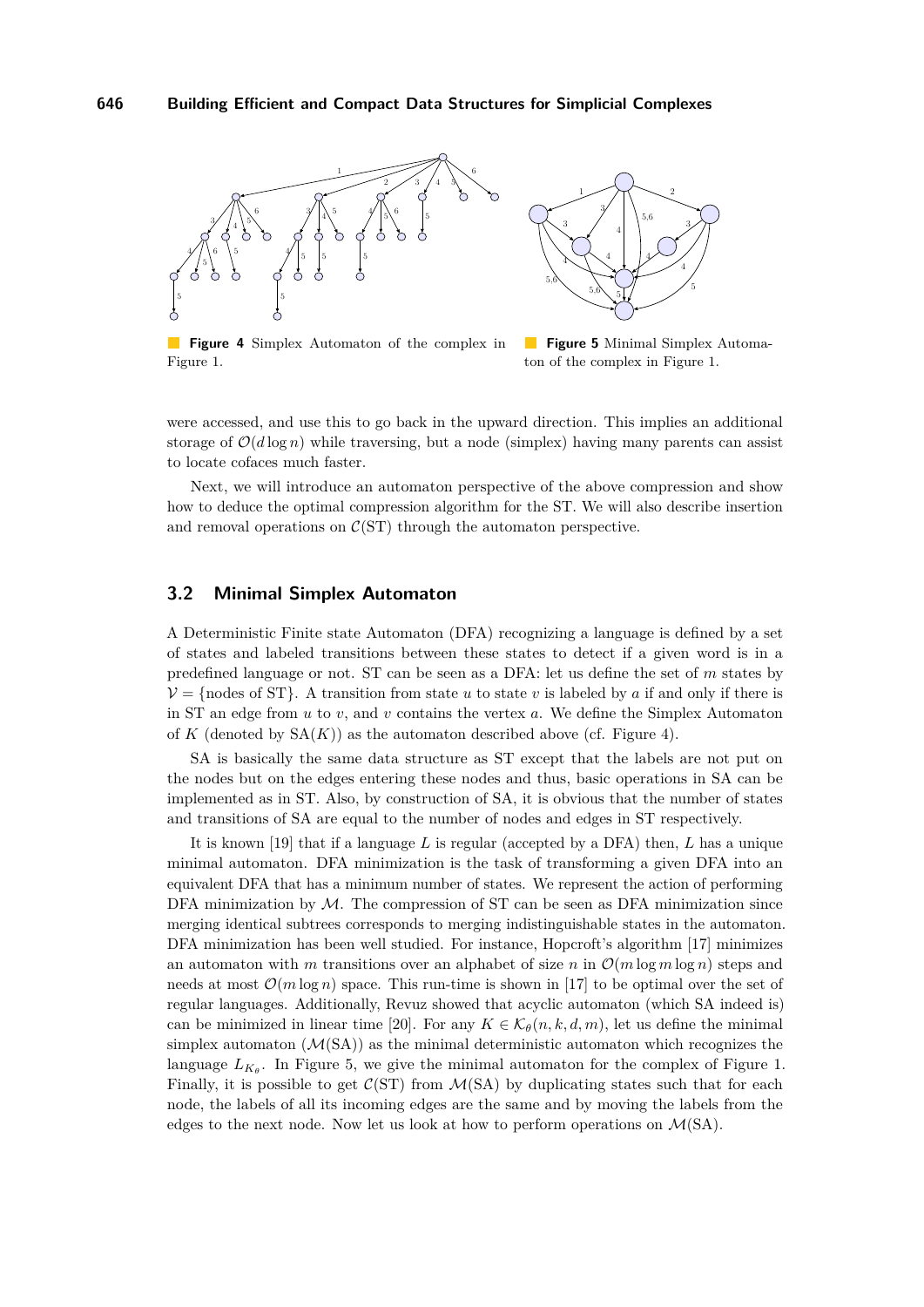#### **Operations on the Minimal Simplex Automaton**

The set of all paths originating from the root are the same in both ST and  $\mathcal{M}(SA)$ . All operations which involve only traversal along ST are performed with equal (if not better) efficiency in  $\mathcal{M}(SA)$  as, for every such operation on ST, we start by traversing from the root. As an example, consider the operation of determining if a simplex  $\sigma$  is in the complex. Let us adapt the algorithm described in  $[8]$  to  $\mathcal{M}(SA)$ . Note that there is a unique path from the initial state which identifies  $\sigma$  in  $\mathcal{M}(SA)$ . If  $\sigma = v_{\ell_0} - \cdots - v_{\ell_{d_{\sigma}}}$ , then from the initial state we go through  $d_{\sigma} + 1$  states by following the transitions  $\ell_0, \ldots, \ell_{d_{\sigma}}$  in that order. If at some point the requisite transition is not found then, declare that the simplex is not in the complex. Hence, performing any static operation i.e. an operation where we don't change  $\mathcal{M}(SA)$  in any way, can be carried out in very much the same way in both  $\mathcal{M}(SA)$  and ST, although it might be more efficient for  $\mathcal{M}(SA)$  as discussed in subsection [3.1](#page-3-1) for  $\mathcal{C}(ST)$ . Addition and deletion of simplices can be trickier in  $\mathcal{M}(SA)$  than in ST. We can always expand  $\mathcal{M}(SA)$  to SA, (locally) perform the operation and recompress. If the nature of the operation is itself expensive (i.e. worst-case  $\Omega(m)$ ), then the worst-case cost does not change, which is indeed the case for operations such as removal of a face and edge contraction.

We denote by  $|SA|$  and  $|\mathcal{M}(SA)|$ , the number of states in SA and  $\mathcal{M}(SA)$  respectively. Analysis of  $|\mathcal{M}(SA)|$  will be done in section [5,](#page-6-0) after introducing a new data structure in the next section. This is done to put the impact of compression in better perspective.

# **4 Maximal Simplex Tree**

We define the *Maximal Simplex Tree* MxST(*K*) as an induced subgraph of ST(*K*). All leaves in the ST corresponding to maximal simplices and the nodes encountered on the path from the root to these leaves are kept in the MxST and the remaining nodes are removed. Figure [6](#page-5-0) shows the MxST of the simplicial complex given in Figure [1.](#page-2-0) In  $MxST(K)$ , the leaves are in bijection with the maximal simplices of *K*. Any path starting from the root provides the vertices of a simplex of *K*. However, in general, not all simplices in *K* can be associated to a path from the root in  $MxST(K)$ .

<span id="page-5-0"></span>

**Figure 6** Simplicial Complex of Figure [1](#page-2-0) represented using Maximal Simplex Tree.

**Table 1** Cost of performing basic operations on MxST.

| Operation                          | Cost                               |  |  |  |  |
|------------------------------------|------------------------------------|--|--|--|--|
| Identifying maximal co-            | $\mathcal{O}(kd \log n)$           |  |  |  |  |
| faces of simplex $\sigma$ / Deter- |                                    |  |  |  |  |
| mining membership of $\sigma$      |                                    |  |  |  |  |
| Insertion of a maximal sim-        | $\mathcal{O}(k d_{\sigma} \log n)$ |  |  |  |  |
| plex $\sigma$                      |                                    |  |  |  |  |
| Removal of a face                  | $\mathcal{O}(kd \log n)$           |  |  |  |  |
| Elementary Collapse                | $\mathcal{O}(kd \log n)$           |  |  |  |  |
| Edge Contraction                   | $\Theta(kd \log n)$                |  |  |  |  |

We note that in MxST we add at most  $d+1$  nodes per maximal simplex. Hence,  $MxST(K)$ has at most  $k(d+1) + 1$  nodes and at most  $k(d+1)$  edges (therefore requiring  $\mathcal{O}(kd \log n)$ ) space). We denote by |MxST| the number of edges in MxST. Since MxST is a factor of ST, the size of MxST is usually much smaller than the size of ST. Further, it always meets the lower bound of Theorem [1,](#page-2-1) making it a compact data structure. We discuss below the efficiency of MxST in answering queries.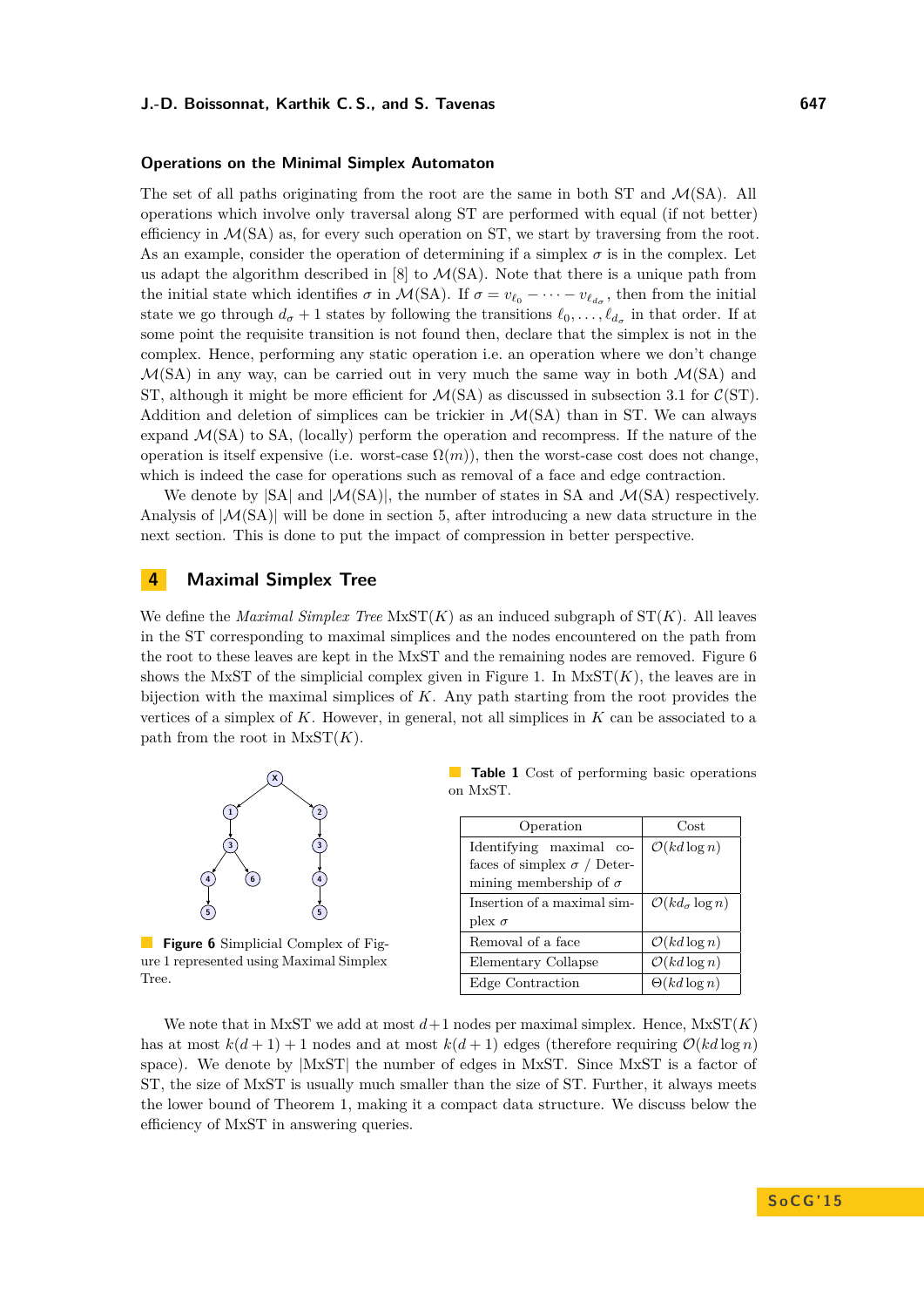#### **Operations on the Maximal Simplex Tree**

In [\[8\]](#page-14-1) some important basic operations (with appropriate motivation) have been discussed for ST. We will bound now the cost of these operations using MxST. Note that any node in  $MxST(K)$  has  $\mathcal{O}(n)$  children and we can search for a particular child of a node in time  $\mathcal{O}(\log n)$  (using red–black trees). We summarize in Table [1,](#page-5-0) the asymptotic cost of some basic operations and note that it is already better than ST for some operations. Moreover, we can augment the structure of MxST without paying a lot of extra storage space, so that the above operations can be performed more efficiently. This is explained in section [6.](#page-8-0)

## <span id="page-6-0"></span>**5 Results on Minimization of the Simplex Automaton**

In this section we will see some results, both theoretical and experimental on the minimization of SA, i.e. on the extent of compression of the Simplex Tree.

# **5.1 Bounds on the Number of States of the Minimal Simplex Automaton**

We observe below that the number of leaves in ST is large and grows linearly w.r.t. the number of nodes in ST. The proof follows by a simple induction argument on *n*.

<span id="page-6-1"></span>▶ **Lemma 2.** *If*  $K \in \mathcal{K}(n, k, d, m)$  *then, at least half the nodes of ST(K) are leaves.* 

Differently from ST,  $\mathcal{M}(SA)$  has only one leaf. The following lemma shows that  $\mathcal{M}(SA)$ has at most half the number of nodes of ST plus one (follows directly from Lemma [2\)](#page-6-1).

▶ **Lemma 3.** *For any*  $K \in \mathcal{K}(n, k, d, m)$ ,  $\mathcal{M}(SA(K))$  *has at most*  $\frac{m}{2} + 1$  *states.* 

Similar to  $\mathcal{M}(SA)$ , we may define  $\mathcal{M}(MxSA(K))$  as the minimal DFA which recognizes only maximal simplices as words. Then the following inequality follows:

<span id="page-6-2"></span>► Lemma 4. For any pure complex  $K \in \mathcal{K}(n, k, d, m)$ ,  $|\mathcal{M}(SA(K))| \geq |\mathcal{M}(MxSA(K))|$ .

**Proof Sketch.** Notice that every maximal simplex corresponds to a path of exactly  $d+1$ transitions and vice versa. Therefore, if all transitions which do not take part in even a single such path are removed, we would obtain the minimized maximal simplex automaton.

In fact, one can prove that for a large class of simplices the equality does not hold. For instance, consider  $K' \subset \mathcal{K}(n, k, d, m)$  such that for any  $K \in \mathcal{K}'$  we have that there exists two maximal simplices which have different first letters (i.e. when the simplices are treated as words) but have the same letter at position *i*, for some *i* that is not the last position. For this subclass the equality does not hold. Observe also that Lemma [4](#page-6-2) holds only for pure simplicial complexes because, if all complexes were allowed, then we will have complexes like in Example [5](#page-6-3) where  $|\mathcal{M}(SA(K))| < |\mathcal{M}(MxSA(K))|$ .

<span id="page-6-3"></span>**Example 5.** Consider the simplicial complex on 7 vertices given by the following maximal simplices: a 4-cell 1-2-3-6-7, two triangles 2-3-5 and 4-6-7 and an edge 4-5.

## **5.2 Conditions for Compression**

We will first see a result guaranteeing compression regardless of the labeling of the vertices:

<span id="page-6-4"></span>► **Lemma 6.** For any pure simplicial complex  $K \in \mathcal{K}(n, k, d, m)$ , we have that  $|\mathcal{M}(SA)|$  is *always less than* |*SA*| *when*  $k < d$  *and*  $d \geq 2$ *.*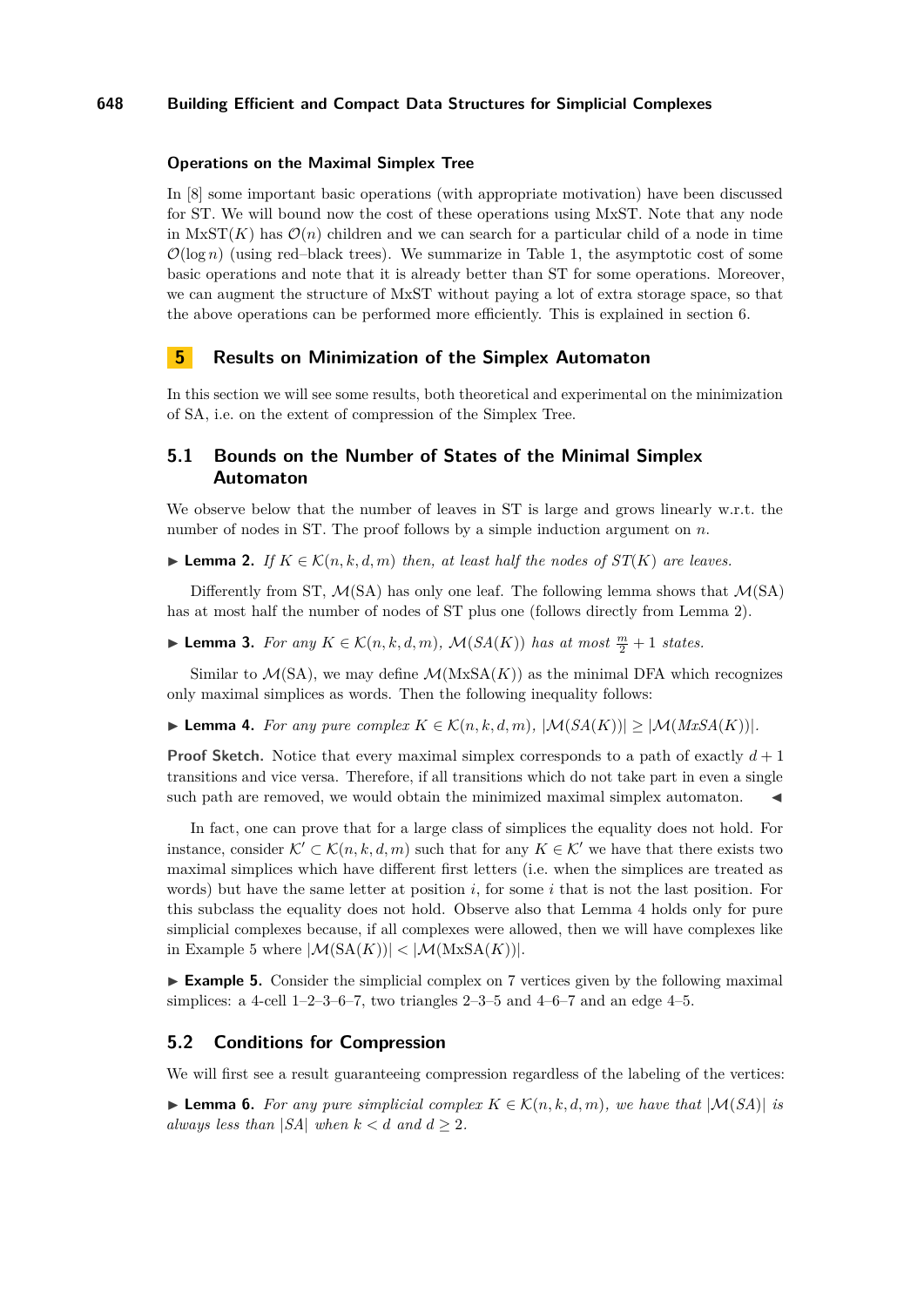**Proof Sketch.** Since  $d > k$  there should exist a free pair  $(\tau, \sigma)$  such that  $\tau$  is a maximal simplex and such that the last two vertices of  $\tau$  are in  $\sigma$  as well. If  $s_{\tau}$  and  $s_{\sigma}$  are the states recognizing the simplex  $τ$  and  $σ$  respectively in SA then, they are merged in  $\mathcal{M}(SA)$ .

In fact, the above result is close to tight: in Example [11](#page-10-0) we have a pure simplicial complex with  $k = d$  and  $|ST| = |\mathcal{C}(ST)|$ . Note that we analyze compression of ST rather than minimization of SA, and we shall continue to do so through out this section because analyzing ST provides better insight into the combinatorial structures which hinder compression.

Intuitively, it seems natural that if the given simplicial complex has a large number of maximal simplices then, regardless of the labeling we should be able to compress some pairs of nodes in MxST. However, Example [7](#page-7-0) says otherwise.

<span id="page-7-0"></span>**Example 7.** Consider the simplicial complex on 2*n* vertices of dimension  $n/2$  defined by the set of maximal simplices given by:

$$
\left\{ g(i) \cup \{ g^r(i) + n \} \middle| i \in \left\{ 1, 2, \dots, \binom{n}{n/2} \right\}, r \in \{1, 2, \dots, n/2 \} \right\}
$$

where *g* is a bijective map from  $\{1, 2, \ldots, {n \choose n/2}\}$  to the set of all simplices on *n* vertices of dimension  $n/2 - 1$  and  $g<sup>r</sup>$  corresponds to picking the  $r<sup>th</sup>$  vertex (in lexicographic order).

Here  $k = \frac{n}{2} {n \choose n/2} \approx 2^{n-\frac{1}{2}} \sqrt{n/\pi}$  and there is no compression in MxST. Also note that  $|\mathcal{C}(MxST)| < |MxST|$  does not imply  $|\mathcal{C}(ST)| < |ST|$  as can be seen in Example [8.](#page-7-1)

<span id="page-7-1"></span>► **Example 8.** Consider the simplicial complex on seven vertices given by the maximal simplices: tetrahedron 1-2-4-6 and three triangles 2-4-5, 3-4-5 and 1-4-7.

In Example [11,](#page-10-0) we saw a simplicial complex of large dimension which cannot be compressed, but this is due to the way the vertices were labeled. Now, we state a lemma which says that there is always a labeling which ensures compression.

 $\blacktriangleright$  **Lemma 9.** *If*  $K_{\theta} \in K(n, k, d, m)$  *with d* > 1*, then we can find a permutation* π *on*  $\{1, 2, \ldots, n\}$  *such that*  $|\mathcal{M}(SA(K_{\pi \circ \theta}))| < |SA(K_{\pi \circ \theta})|$ .

We would have liked to obtain better bounds for the size of  $\mathcal{M}(SA)$  through conditions just based on *n, k, d* and *m*, but sadly this is a hard combinatorial problem. Also, while there is always a good labeling, we show in section [7](#page-13-0) that it is NP-Hard to find it.

### <span id="page-7-2"></span>**5.3 Experiments**

We define two parameters here,  $\rho_{ST}$  and  $\rho_{MxST}$ . The first is given by the ratio of  $ST|$  and  $|\mathcal{C}(ST)|$  and the second by the ratio of  $|MxST|$  and  $|\mathcal{C}(MxST)|$ .

**Data Set 1:** The set of points were obtained through sampling of a Klein bottle in  $\mathbb{R}^5$  and construct the Rips Complex (see [\[8\]](#page-14-1) for definition) with parameter  $\alpha$  using libraries provided by the GUDHI project [\[16\]](#page-14-11) on input of various values for  $\alpha$ . We record in Table [2,](#page-8-1)  $|C(ST)|$ and  $|C(MxST)|$  for the various complexes constructed.

First, observe that for this set of data,  $\frac{\log k}{\log n}$  is small (which is expected for Rips complexes) and thus |MxST| would be considerably smaller than |ST|. Also, note that MxST hardly compresses but as  $\alpha$  increases,  $\rho_{ST}$  increases quite fast. This indicates that compression strongly exploits the combinatorial redundancy of ST (i.e. storing each simplex explicitly through a node) in order to compress efficiently.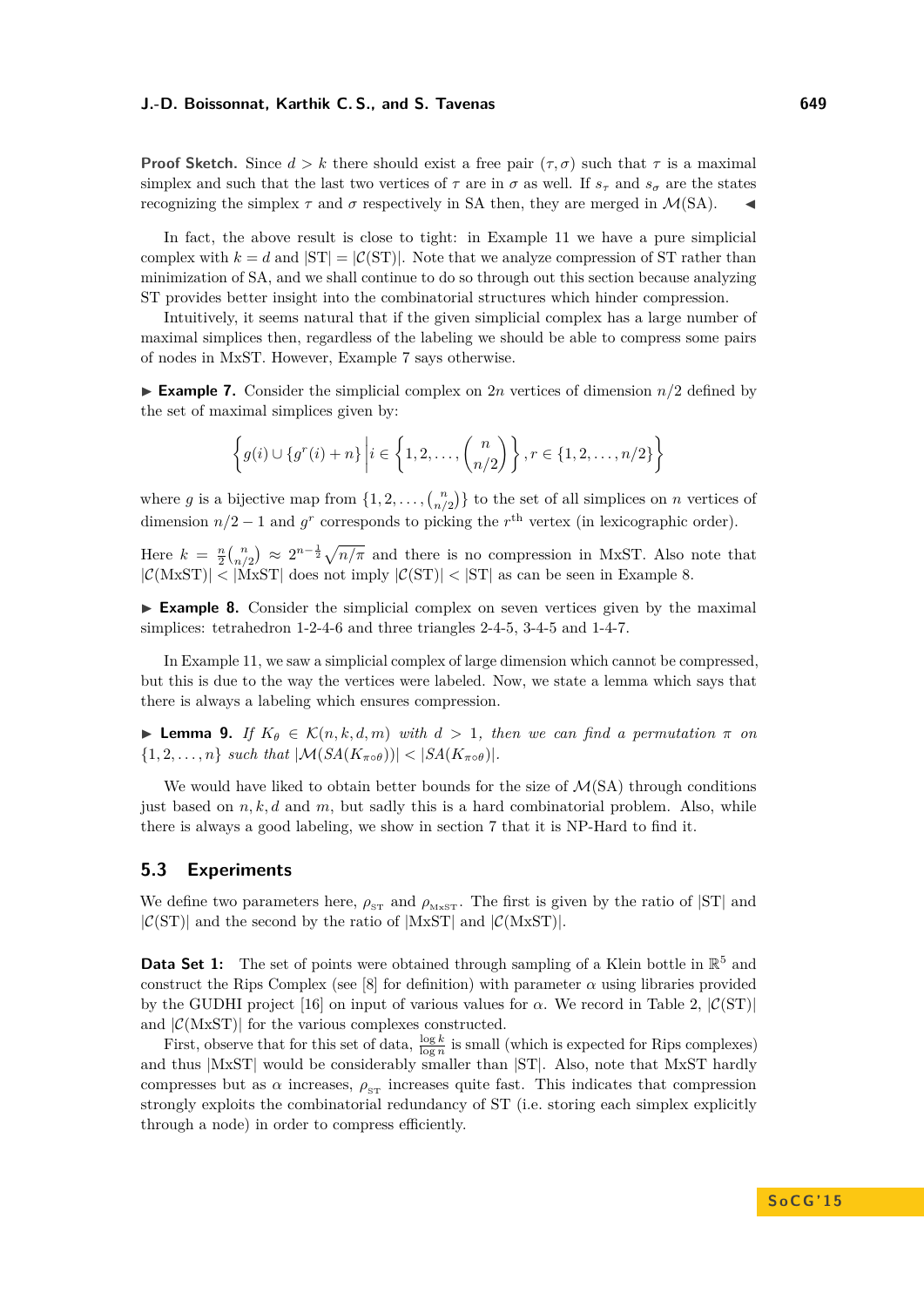| No             | $\boldsymbol{n}$ | $\alpha$ | d  | κ      | $ ST  = m - 1$ | MxST    | C(ST)   | $\rho_{\scriptscriptstyle\rm ST}$ | C(MxST) | $\rho_{\scriptscriptstyle\rm{MxST}}$ |
|----------------|------------------|----------|----|--------|----------------|---------|---------|-----------------------------------|---------|--------------------------------------|
|                | 10.000           | 0.15     | 10 | 24.970 | 604,572        | 96.104  | 218.452 | 2.77                              | 90.716  | $1.06\,$                             |
| $\overline{2}$ | 10.000           | 0.16     | 13 | 25.410 | 1,387,022      | 110.976 | 292.974 | 4.73                              | 104.810 | $1.06\,$                             |
| 3              | 10.000           | 0.17     | 15 | 27.086 | 3,543,582      | 131.777 | 400.426 | 8.85                              | 123.154 | 1.07                                 |
| 4              | 10.000           | 0.18     | 17 | 27.286 | 10,508,485     | 149,310 | 524.730 | 20.03                             | 137,962 | 1.08                                 |

<span id="page-8-1"></span>**Table 2** Analysis of experiments on Data Set 1.

<span id="page-8-2"></span>**Table 3** Analysis of experiments on Data Set 2.

| No             | $\boldsymbol{n}$ | $\boldsymbol{\eta}$ |    | $\kappa$ | <b>IST</b><br>$= m - 1$ | MxST  | $ \mathcal{C}(\operatorname{ST}) $ | $\rho_{_{\rm ST}}$ | C(MxST) | $\rho_{\text{MxST}}$ |
|----------------|------------------|---------------------|----|----------|-------------------------|-------|------------------------------------|--------------------|---------|----------------------|
|                | 25               | 0.8                 | 17 | 77       | 315,369                 | 587   | 467                                | 537.3              | 121     | 4.85                 |
| $\overline{2}$ | 30               | 0.75                | 18 | 83       | 4,438,558               | 869   | 627                                | 7,079.0            | 134     | 6.49                 |
| 3              | 35               | 0.7                 | 17 | 181      | 3,841,590               | 1,592 | 779                                | 4,931.4            | 245     | 6.50                 |
| 4              | 40               | $0.6\,$             | 19 | 204      | 9,471,219               | 1.940 | 896                                | 10,570.6           | 276     | 7.03                 |
| 5              | 50               | 0.5                 | 20 | 306      | 25,784,503              | 2.628 | $1.163\,$                          | 22,170.7           | 397     | 6.62                 |

**Data Set 2:** All experiments conducted above are for Rips complexes with  $\frac{d}{n}$  small. We now check the extent of compression for simplicial complexes with large  $\frac{d}{n}$ . To the aim, we look at flag complexes generated using a random graph  $G_{n,p}$  on *n* vertices where a pair of vertices share an edge with probability p, and record in Table [3,](#page-8-2)  $|C(ST)|$  and  $|C(MxST)|$  for the various complexes constructed.

Here we observe staggering values for  $\rho_{ST}$  which only seems to grow as larger simplicial complexes were constructed. This is primarily because random simplicial complexes don't behave like pathological simplicial complexes which hinder compression; it is rare that there exists both large cliques and a large fraction of low dimensional maximal simplices.

## <span id="page-8-0"></span>**6 Simplex Array List**

In this section, we build a new data structure which is a hybrid of ST and MxST. The *Simplex Array List* SAL(*K*) is a (rooted) directed acyclic graph on at most  $k\left(\frac{d(d+1)}{2}+1\right)$  nodes with maximum out-degree *d*, which is obtained by modifying MxST or constructed from the maximal simplices of *K*. Intuitively, SAL is representing *K* by storing all the edges of *K* explicitly as nodes in  $SAL(K)$  and the edges in  $SAL(K)$  are used to capture the incidence relations between simplices. More precisely, a path of length  $j$  in  $SAL(K)$  corresponds to a unique *j*-simplex in *K*. We describe the construction of SAL below.

## **6.1 Construction**

We will first see how to obtain SAL from MxST by performing three operations which we define below.

- **1. Unprefixing** ( $U$ ): Excluding the root and the leaves, for every node  $v$  in MxST with outdegree  $d_v$ , duplicate it into  $d_v$  nodes with outdegree 1, (one copy of v for each of its children) by starting from the parents of the leaves and recursively moving up in the tree.
- **2. Transitive Closure** (*T*): For every pair of nodes  $(u, v)$  in  $\mathcal{U}(MxST)$  (*u* not being the root), if there is a path from *u* to *v*, then add an edge from *u* to *v* in  $\mathcal{T}(\mathcal{U}(MxST))$  (if it doesn't already exist).
- **3. Expanding Representation**  $(\mathcal{R})$ : For every node *v* in  $\mathcal{T}(\mathcal{U}(\text{MxST}))$  with outdegree  $d_v$ , duplicate it into  $d_v$  nodes with outdegree 1, i.e. one copy of  $v$  for each of its children, by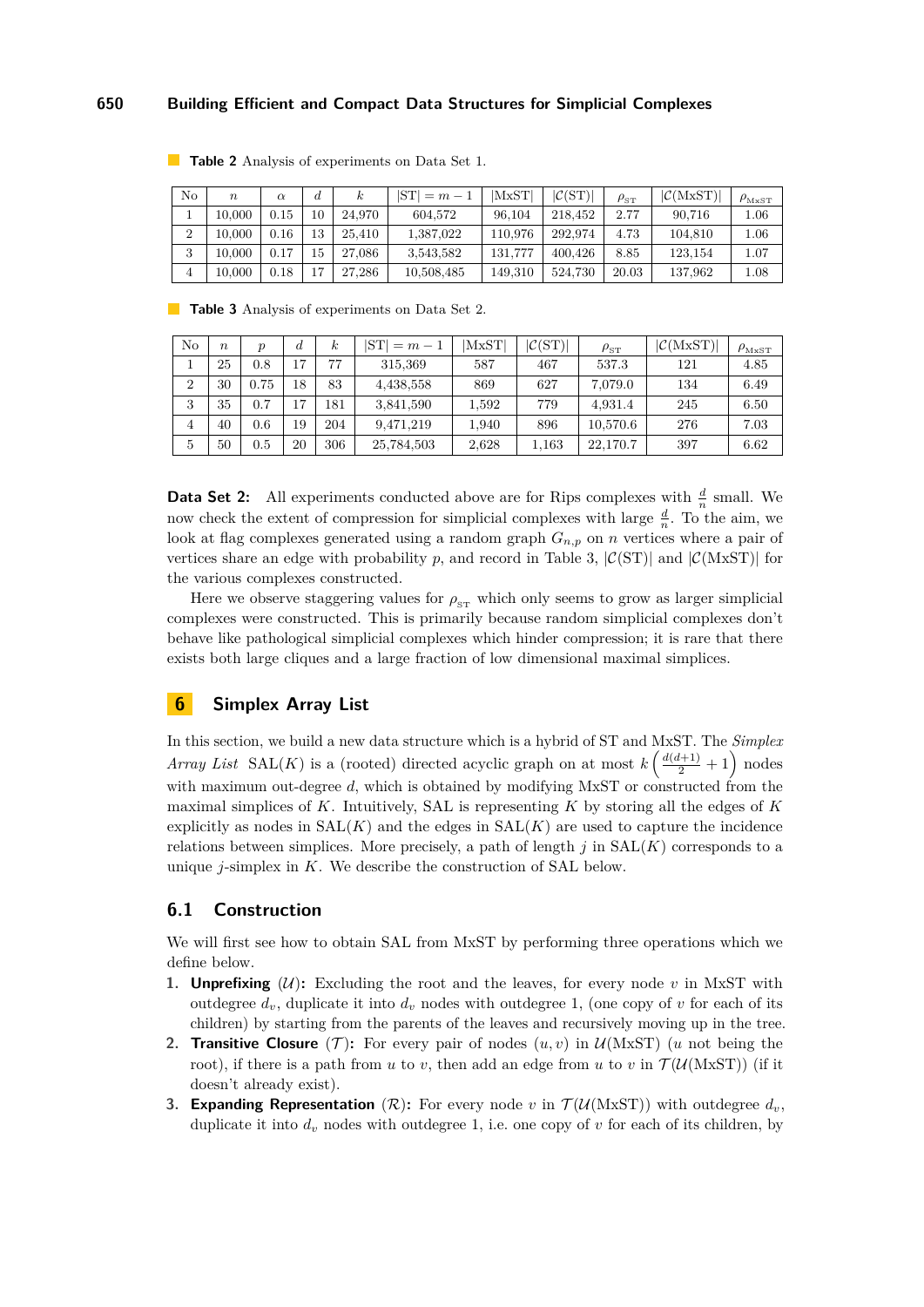<span id="page-9-0"></span>

**Figure 7** Simplicial Complex of Figure [1](#page-2-0) represented using  $\mathcal{R}(\mathcal{T}(\mathcal{U}(\text{MxST}))).$ 



**Figure 8** Simplex Array List for complex in Figure [1](#page-2-0) embedded on the number line.

starting from the children of the root and recursively moving down to children of smallest label. Therefore, if we append  $i$  empty labels at the end of each maximal simplex,  $\mathcal{R}$ applied *i* times will give a graph where every node uniquely represents a *i*-simplex.

SAL can be seen as  $\mathcal{R}(\mathcal{T}(\mathcal{U}(MxST)))$  and each node uniquely represents an edge in the complex. Figure [7](#page-9-0) shows  $\mathcal{R}(\mathcal{T}(\mathcal{U}(MxST)))$  of the simplicial complex given in Figure [1.](#page-2-0)

We will now see an equivalent construction of SAL from its maximal simplices and it is this construction we will use to perform operations. For a given maximal simplex  $\sigma = v_{\ell_0} \cdots v_{\ell_j}$ , associate a unique key between 1 and *k* generated using a hash function  $\mathcal{H}$  and then introduce  $\frac{j(j+1)}{2} + 1$  new nodes in SAL. We build a set of  $\frac{j(j+1)}{2} + 1$  labels and assign uniquely a label to each node. The set of labels is defined as the union of the following two sets:  $S_1 = \{(\ell_i, \ell_{i'}, \mathcal{H}(\sigma)) \mid i \in \{0, 1, ..., j-1\}, i' \in \{i+1, ..., j\}\}\$ and  $S_2 = \{(\ell_j, \varphi, \mathcal{H}(\sigma))\},$ where  $\varphi$  denotes an empty label (cf. Figure [8](#page-9-0) for an example). We introduce an edge from node with label  $(\ell_p, \ell_{p'}, \mathcal{H}(\sigma))$  to node with label  $(\ell_q, \ell_{q'}, \mathcal{H}(\sigma))$  if and only if  $p' = q$ . Additionally, we introduce an edge from every node with label  $(\ell_p, \ell_j, \mathcal{H}(\sigma))$  in  $S_1$  to the node with label  $(\ell_j, \varphi, \mathcal{H}(\sigma))$  in  $S_2$ . Thus, in SAL we represent a maximal *j*-simplex using a connected component containing  $|S_1| + |S_2| = \frac{j(j+1)}{2} + 1$  nodes and  $\frac{j(j^2+5)}{6}$  $rac{+5j}{6}$  directed edges. To perform basic operations efficiently, we embed SAL on the number line such that for every  $i \in \{1, 2, \ldots, n\}$  on the number line we have an array  $A_i$  of nodes which has labels of the form  $(i, i', z)$  for some  $z \in \{1, \ldots, k\}$  and  $i' \in \{i+1, \ldots, n, \varphi\}$ . Sort each  $A_i$  based on  $i'$  and in case of ties, sort them based on *z*.

If the root is removed in  $\mathcal{R}(\mathcal{T}(U(MxST)))$ , the graph we get is the same as the one described in the previous paragraph. Labels (as described above) for the nodes in  $\mathcal{R}(\mathcal{T}(\mathcal{U}(M \times S T)))$  can be easily given by just looking at the vertex represented by the node, and its children. Further, the number of nodes and number of edges in SAL are both invariant over the labeling of the vertices because SAL is constructed from  $U(MxST)$ .

## **6.2 Some Observations about the Simplex Array List**

 $SAL(K)$  has at most  $k\left(\frac{d(d+1)}{2}+1\right)$  nodes. Also, for each maximal simplex of dimension  $d_{\sigma}$ , the outdegree of any node in the connected component corresponding to the maximal simplex, is at most  $d_{\sigma}$ . Therefore, the total number of edges in  $SAL(K)$  is at most  $k\left(\frac{d^{2}(d+1)}{2}+d\right)$ .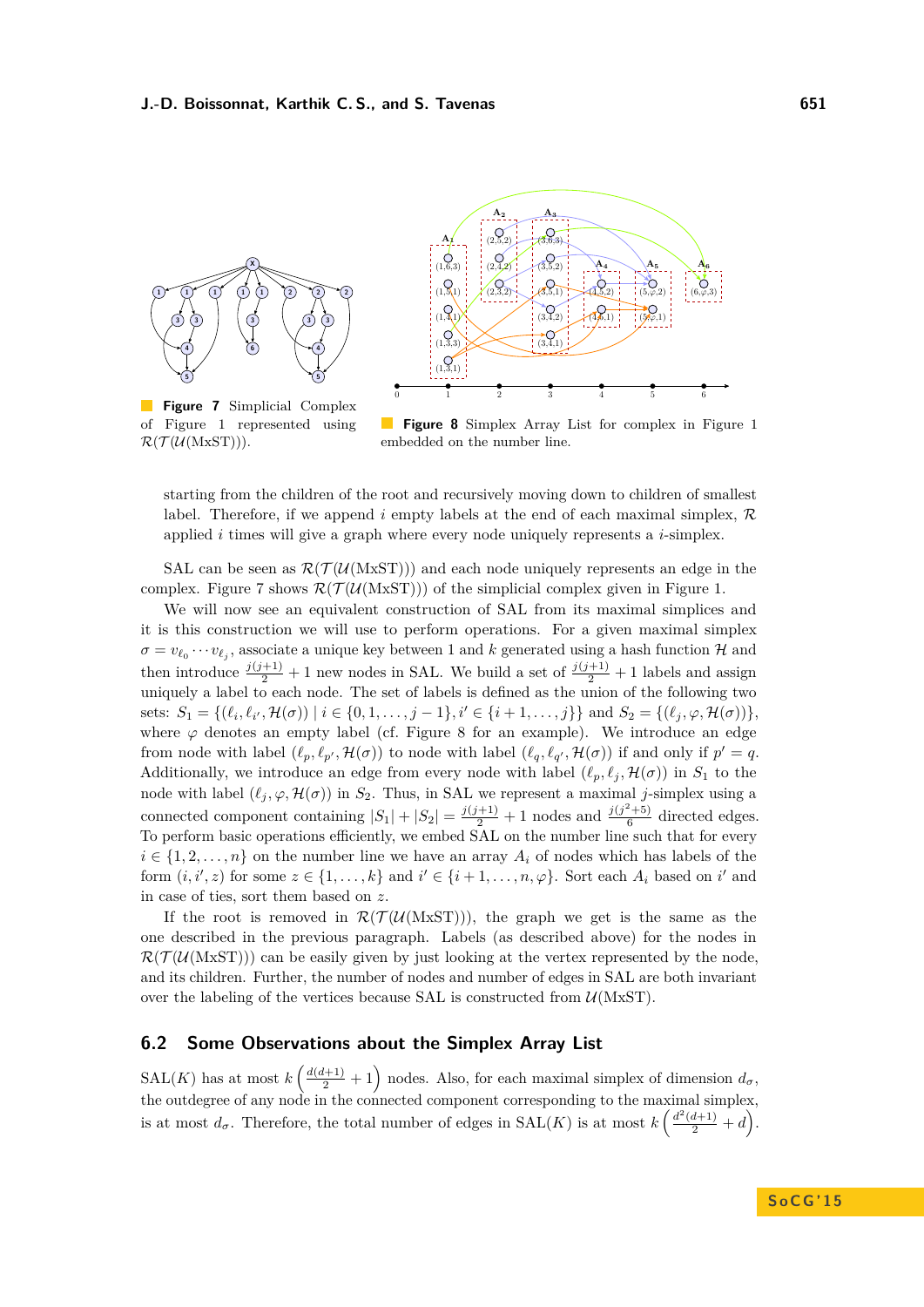Hence, the space required to store  $SAL(K)$  is  $\mathcal{O}(kd^3 \log n)$ . Also, unless otherwise stated |SAL| refers to number of edges in SAL.

We now see that, differently from MxST, the simplices of *K* are all associated with paths in SAL(*K*). We say a path *p* is associated to a simplex  $\sigma$  if the sequence of numbers obtained by looking at the corresponding nodes which are embedded on the number line along *p* are exactly the labels of the vertices of  $\sigma$  in lexicographic order.

<span id="page-10-1"></span> $\blacktriangleright$  **Lemma 10.** Any path in SAL(K) is associated to a simplex of K and any simplex of K *is associated to at least one such path.*

Observe that several paths can provide the same simplex since a simplex may appear in several maximal simplices. Hence, the vertices of a given simplex cannot be accessed in a deterministic way. The previous lemma together with this observation implies that SAL is a non-deterministic finite automaton (NFA). NFA are a natural generalization of DFA. The size of a NFA is smaller than that of a DFA detecting the same language, but the operations on NFA take in general more time. We demonstrate the above fact using Example [11.](#page-10-0)

<span id="page-10-0"></span>► **Example 11.** Let  $K \in \mathcal{K}(2k+1,k,k,m)$  be defined on the vertices  $\{1,\ldots,2k+1\}$  and the set of maximal simplices be given by  $\{(\{1, \ldots, k+1\} \setminus \{i\}) \cup \{k+1+i\} \mid 1 \leq i \leq k\}.$ 

Thus  $\text{SAL}(K)$  has  $\frac{k^2(k+1)}{2} + k$  nodes while  $\mathcal{M}(\text{SA}(K))$  has at least  $2^k$  states (all states reached after reading the words  $s \subseteq \{1, \ldots, k\}$  are pairwise distinct). Moreover, this motivates the need for considering SAL over  $\mathcal{M}(SA)$ , as the gap in their sizes can be exponential.

Building  $SAL(K)$  can be seen as partially compressing the  $ST(\sigma)$  associated to each maximal simplex  $\sigma$  (where  $\sigma$  and its subfaces are seen as a subcomplex). Compressing  $ST(\sigma)$  will lead to a subtree which is exactly the same as the transitive closure of  $MxST(\sigma)$ . Therefore, collecting all  $\mathcal{C}(\mathrm{ST})(\sigma)$  for all maximal simplices  $\sigma$  and merging the roots is the same as  $\mathcal{T}(\mathcal{U}(\text{MxST}(K)))$ . Now applying  $\mathcal{R}$  on  $\mathcal{T}(\mathcal{U}(\text{MxST}(K)))$  can be seen as an act of uncompression. We apply  $R$  once to ensure that for every node, all its children represent the same vertex and thus belong to the same  $A_i$ . If  $\mathcal R$  is applied multiple times then, it is equivalent to duplicating nodes (seen as an act of uncompression) to get all children of a node closer together inside  $A_i$ . Next, we discuss below how to perform operations in SAL at least as efficiently as in ST.

## **6.3 Operations on the Simplex Array List**

Let us now analyze the cost of performing basic operations on SAL (the motivation behind these operations are well described in [\[8\]](#page-14-1)). Denote by  $\Gamma_i(\sigma, \tau)$  the number of maximal simplices that contain a *j*-simplex  $\tau$  which is in  $\sigma$ . Define  $\Gamma_j(\sigma) = \max \Gamma_j(\sigma, \tau)$  and  $\Gamma_j = \max_{\sigma \in K} \Gamma_j(\sigma)$ . It is easy to see that  $k \geq \Gamma_0 \geq \Gamma_1 \geq \cdots \geq \Gamma_d = 1$ . In the case of SAL, we are interested in the value of  $\Gamma_1$  which we use to estimate the worst-case cost of basic operations in SAL.

**Membership of Simplex.** To determine membership of  $\sigma = v_{\ell_0} \cdots v_{\ell_{d_{\sigma}}}$  in *K*, first determine the contiguous subarray of  $A_{\ell_0}, \ldots, A_{\ell_{d_{\sigma}}}$ , say  $B_{\ell_0}, \ldots, B_{\ell_{d_{\sigma}}}$  such that every  $B_{\ell_i}$  contains all nodes with labels of the form  $(\ell_i, \ell_{i+1}, z)$ , for some  $z$  ( $B_{\ell_i}$ 's indeed form a contiguous subarray because of the way elements in  $A_{\ell_i}$  were sorted). We emphasize here that we determine each  $B_{\ell_i}$  only by its starting and ending location in  $A_{\ell_i}$  and do not explicitly read the contents of each element in  $B_{\ell_i}$ . Thus, if *P* is a projection function such that  $P((\ell_i, \ell_{i+1}, z)) = z$  then, we see each  $P(B_{\ell_i})$  as a subset of  $\{1, \ldots, k\}$  because the only part of the label that distinguishes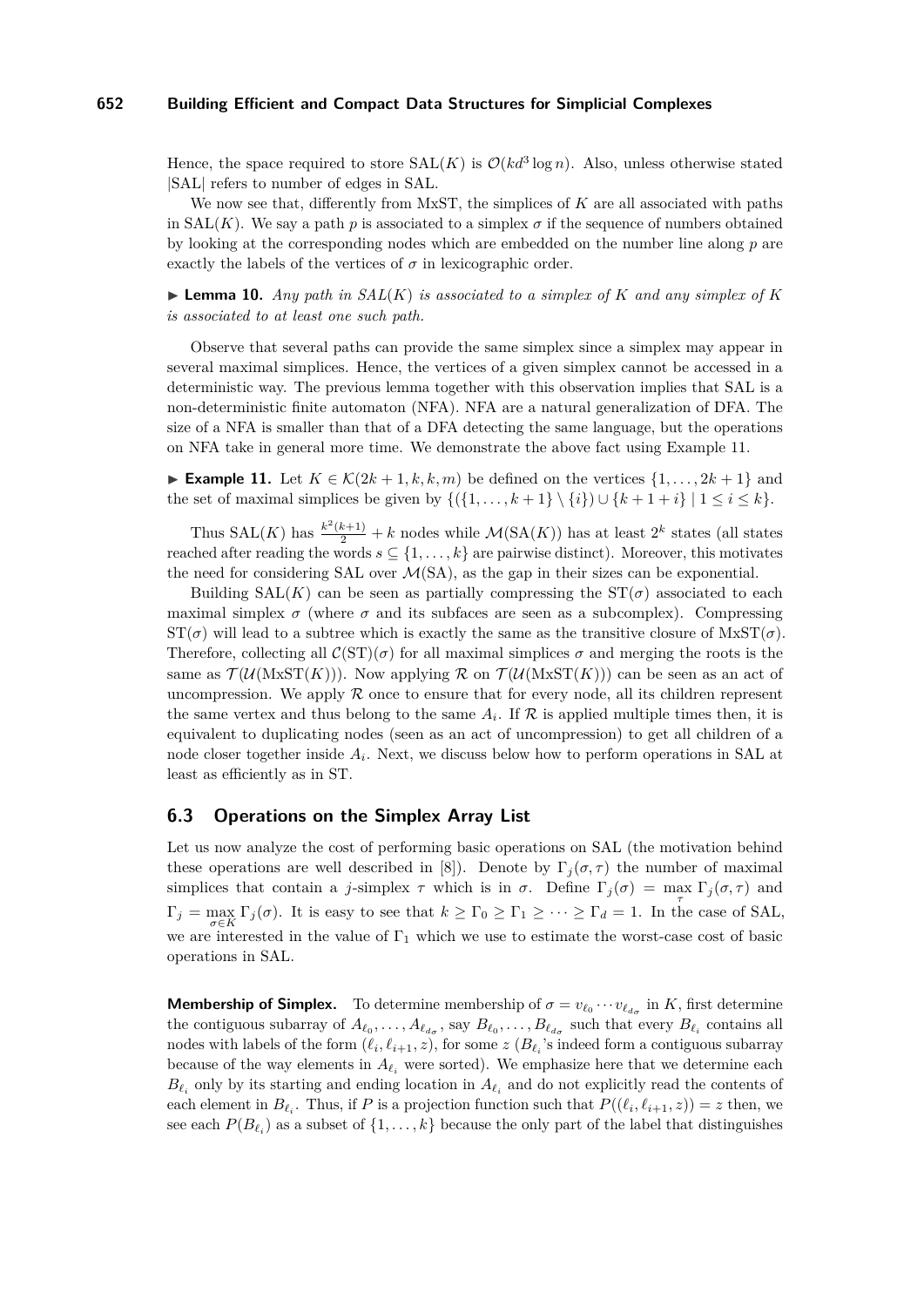two elements in  $B_{\ell_i}$  is the hash value of the maximal simplex. Now we have  $\sigma \in K$  if and only if  $\bigcap_{0 \leq i \leq d_{\sigma}} P(B_{\ell_i}) \neq \emptyset$ . This is because if  $\sigma \in K$  then, from Lemma [10](#page-10-1) there should exist a path corresponding to this simplex which would imply  $\cap P(B_{\ell_i}) \neq \emptyset$ , and if  $m \in \cap P(B_{\ell_i})$ , then *σ* is a face of *m*. Computing the intersection can be done in  $\mathcal{O}(\gamma d_{\sigma} \log \zeta)$  time, where  $\gamma = \min |B_{\ell_i}|$  and  $\zeta = \max |A_{\ell_i}|$ . Computing the subarrays can be done in  $\mathcal{O}(d_{\sigma} \log \zeta)$  time. Thus total running time is  $\mathcal{O}(d_{\sigma}(\gamma \log \zeta + \log \zeta)) = \mathcal{O}(d_{\sigma} \Gamma_1 \log(kd)).$ 

For example, consider the SAL of figure [8](#page-9-0) and the task of checking membership of  $\sigma =$ 2 − 3 − 5 in the complex of figure [1.](#page-2-0) Then, we have  $B_2 = \{(2,3,2)\}, B_3 = \{(3,5,1), (3,5,2)\}\,$ and  $B_5 = \{(5, \varphi, 1), (5, \varphi, 2)\}.$  We see each  $P(B_i)$  as a subset of  $\{1, 2, 3\}$  as follows:  $P(B_2) =$  $\{2\}, P(B_3) = \{1, 2\}, \text{ and } P(B_5) = \{1, 2\}.$  Clearly  $\bigcap_i P(B_i) = \{2\}$  and  $\sigma$  is indeed a face of the second maximal simplex  $2-3-4-5$ .

**Insertion.** Suppose we want to insert a maximal simplex  $\sigma$  then, building a connected component takes time  $\mathcal{O}(d_{\sigma}^3)$ . Updating the arrays  $A_i$  takes time  $\mathcal{O}(d_{\sigma}^2 \log \zeta)$ . Next, we have to check if there exist maximal simplices in  $K$  which are now faces of  $\sigma$ , and remove them. We consider every edge  $\sigma_{\Delta}$  in  $\sigma$  and compute  $Z_{\Delta}$  the set of all maximal simplices which contain  $\sigma_{\Delta}$  (which can be done in time  $\mathcal{O}(d^3_{\sigma} \Gamma_1 \log(kd))$ ). Then, we compute  $\bigcup_{\sigma_{\Delta} \in \sigma} Z_{\Delta}$  whose size is at most  $d_{\sigma}^2 \Gamma_1$  and check if any of these maximal simplices are faces in  $\sigma$  (can be done in  $\mathcal{O}(d_{\sigma}^3\Gamma_1)$  time). To remove all such faces of  $\sigma$  which were previously maximal takes at the most  $\mathcal{O}(d_{\sigma}^4 \Gamma_1)$  time. Therefore, total time for insertion is  $\mathcal{O}(d_{\sigma}^3 \Gamma_1(d_{\sigma} + \log(kd)))$ .

**Removal.** To remove a face  $\sigma$ , obtain the maximal simplices which contain it (can be done in  $\mathcal{O}(d_{\sigma}\Gamma_1 \log(kd))$  time) and for each of them make  $d_{\sigma}$  copies of the connected component, and in the *i*<sup>th</sup> copy delete all nodes with label  $(\sigma_i, x, y)$  for some  $x, y$ , and where  $\sigma_i$  denotes the label of the *i*<sup>th</sup> vertex of  $\sigma$ . Thus, the total running time is  $\mathcal{O}(d_{\sigma}d^3\Gamma_1 \log(kd))$ .

**Elementary Collapse.** Given a pair of simplices  $(\sigma, \tau)$ , first check if it is a free pair. This is done by obtaining a list of all maximal simplices which contain  $\sigma$ , through a membership query (costs  $\mathcal{O}(d_{\sigma}\Gamma_1 \log(kd))$ ) time) and then checking if  $\tau$  is the only member in that list. If yes, remove  $\sigma$  (and add its facets). This takes time  $\mathcal{O}(d^4_\sigma)$ . Thus, total running time is  $\mathcal{O}(d_{\sigma}(d_{\sigma}^3 + \Gamma_1 \log(kd))).$ 

**Edge Contraction.** Here we cannot do better than rebuilding the entire SAL (as in MxST) and therefore the cost of the operation is  $\mathcal{O}(kd^3)$ . However, it's not really bad as size of SAL is already smaller than the size of ST which takes time proportional to  $\mathcal{O}(md + k2^d \log n)$  to perform edge contraction.

We summarize in Table [4](#page-12-0) the asymptotic cost of the basic operations discussed above and compare it with ST and MxST, through which the efficiency of SAL is established.

**Filtration.** We know from Lemma [10](#page-10-1) that to every simplex in the complex, we can associate a set of paths in SAL. This can be used to store filtration in some cases. However, if a data structure needs to support all possible filtrations then, it can be provably shown that there

<span id="page-11-0"></span>We would like to recapitulate here the lower bound from Theorem [1](#page-2-1) of  $\Omega(kd \log n)$ .

<span id="page-11-1"></span><sup>&</sup>lt;sup>†</sup> The space needed to represent ST is  $\Theta(m \log n)$  which is written as  $\mathcal{O}(k2^d \log n)$  to help in comparison.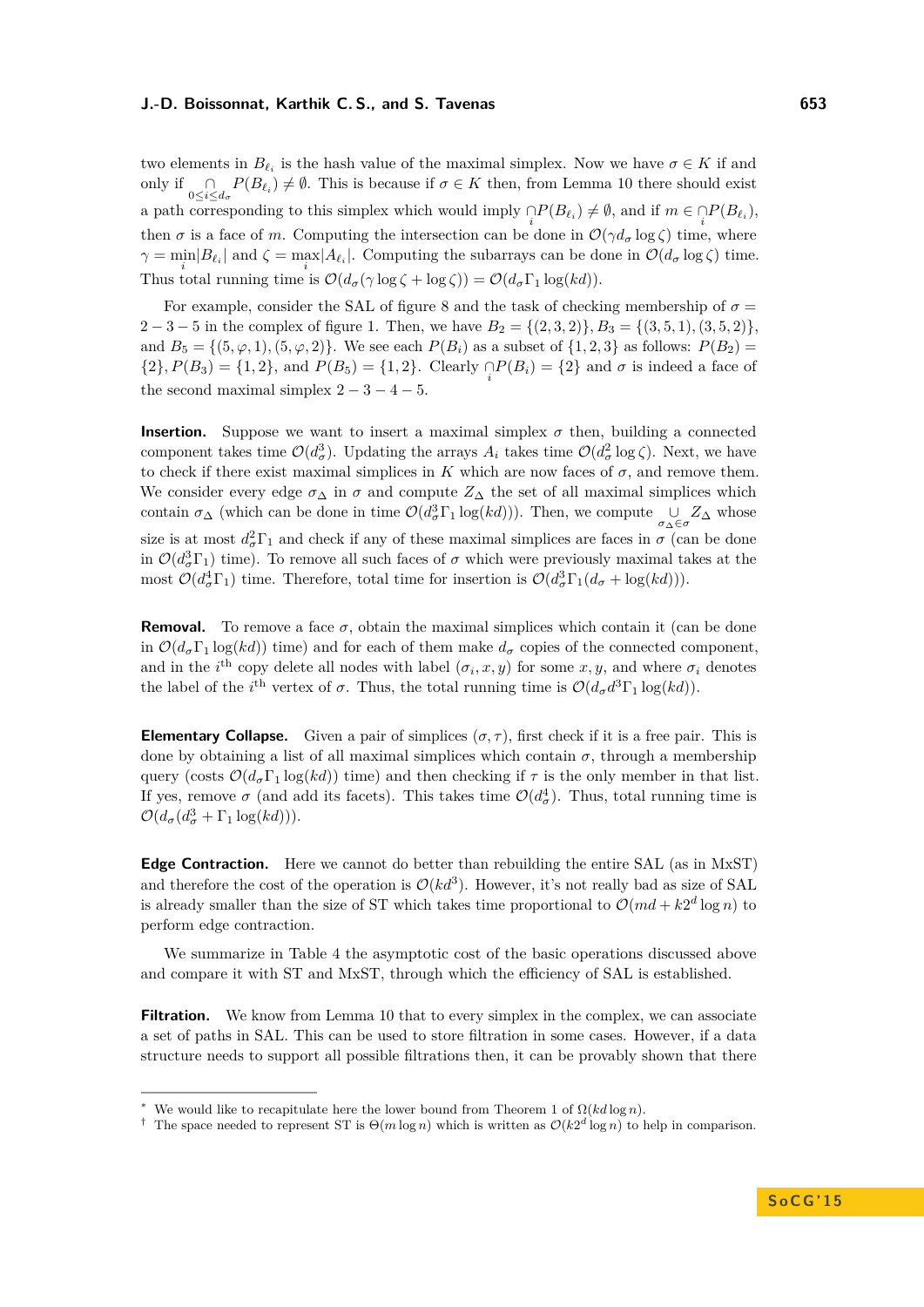|                                         | ST                                            | MxST                               | <b>SAL</b>                                                  |
|-----------------------------------------|-----------------------------------------------|------------------------------------|-------------------------------------------------------------|
| Storage <sup>*</sup>                    | $\mathcal{O}(k2^d \log n)^\dagger$            | $\mathcal{O}(kd \log n)$           | $\mathcal{O}(kd^3(\log n + \log k))$                        |
| Membership of a simplex $\sigma$        | $\mathcal{O}(d_{\sigma} \log n)$              | $\mathcal{O}(kd \log n)$           | $\mathcal{O}(d_{\sigma}\Gamma_1\log(kd))$                   |
| Insertion of a maximal simplex $\sigma$ | $\mathcal{O}(2^{d_{\sigma}}d_{\sigma}\log n)$ | $\mathcal{O}(k d_{\sigma} \log n)$ | $\mathcal{O}(d_{\sigma}^3\Gamma_1(d_{\sigma}+\log(kd)))$    |
| Removal of a face                       | $\mathcal{O}(m \log n)$                       | $\mathcal{O}(kd \log n)$           | $\mathcal{O}(d_{\sigma}d^3\Gamma_1\log(kd))$                |
| Elementary Collapse                     | $\mathcal{O}(2^{d_{\sigma}} \log n)$          | $\mathcal{O}(kd \log n)$           | $\mathcal{O}(d_{\sigma}(d_{\sigma}^3+\Gamma_1 \log(kd^2)))$ |
| Edge Contraction                        | $\mathcal{O}(k2^d \log n)$                    | $\mathcal{O}(kd \log n)$           | $\mathcal{O}(kd^3)$                                         |

<span id="page-12-0"></span>**Table 4** Cost of performing basic operations on SAL in comparison with ST and MxST.

<span id="page-12-1"></span>**Table 5** Values of Γ<sub>0</sub>, Γ<sub>1</sub>, Γ<sub>2</sub>, and Γ<sub>3</sub> for the simplicial complexes generated from Data Set 1.

| No             | $\boldsymbol{n}$ | $\alpha$ | d.  | $\kappa$ | m          | $\Gamma_0$ |    |    | $\Gamma_3$ | SAL       |
|----------------|------------------|----------|-----|----------|------------|------------|----|----|------------|-----------|
|                | 10,000           | 0.15     | 10  | 24,970   | 604,573    | 62         | 53 | 47 | 37         | 424.440   |
| $\overline{2}$ | 10,000           | 0.16     | 13  | 25.410   | 1,387,023  | 71         | 61 | 55 | 48         | 623,238   |
| 3              | 10,000           | 0.17     | 15. | 27,086   | 3,543,583  | 90         | 67 | 61 | 51         | 968,766   |
| $\overline{4}$ | 10,000           | 0.18     | 17  | 27.286   | 10,508,486 | 115        | 91 | 68 | 54         | 1,412,310 |

is no better way to do so, than by storing the filtration value explicitly for each simplex in the complex. Therefore one cannot hope to find a more compact representation than ST in order to support all possible filtrations.

**Performance of SAL.** Plainly, if the number of maximal simplices is small (i.e. can be treated as a constant), SAL and MxST are very efficient data structures and this is indeed the case for a large class of complexes encountered in practice as discussed in section [2.](#page-1-0)

Remarkably, even if *k* is not small but *d* is small then, SAL is a compact data structure as given by the lower bound in Theorem [1.](#page-2-1) This is because  $\mathcal{O}(kd^3(\log n + \log k))$  bits are sufficient to represent SAL and the lower bound is met when *d* is fixed (as it translates to needing  $\mathcal{O}(k \log n)$  bits to represent SAL). Also, it is worth noting here that  $\Gamma_0$  is usually a small fraction of *k* and since  $\Gamma_1$  is at most  $\Gamma_0$ , the above operations are performed considerably faster than in MxST where almost always the only way to perform operations is to traverse the entire tree. Indeed SAL was intended to be efficient in this regard as even if *k* is not small the construction of SAL replaces the dependence on *k* by a dependence on a more local parameter  $\Gamma_1$  that reflects some "local complexity" of the simplicial complex. As a simple demonstration, we estimated  $\Gamma_0, \Gamma_1, \Gamma_2$ , and  $\Gamma_3$  for the simplicial complexes of Data Set 1 (see section [5.3\)](#page-7-2). These values are recorded in Table [5.](#page-12-1)

It is interesting to note that  $|SAL|$  is larger than  $|C(ST)|$  but much smaller than  $|ST|$ . This is expected, as SAL promises to perform basic operations more efficiently than ST while compromising slightly on size. Further our intuition as described previously was that  $\Gamma_0$ should be much smaller than  $k$ , and this is supported by the above results. Also, we note that for larger simplicial complexes such as complexes No 3 and 4, there is a significant gap between  $\Gamma_0$  and  $\Gamma_1$ . Since complexity of basic operations using SAL is parametrized by  $\Gamma_1$ (and not  $\Gamma_0$ ), the above results support our claim that SAL is an efficient data structure.

**Local Sensitivity of Simplex Array List.** We note here that while the cost of basic operations are bounded using  $\Gamma_1$ , we could use local parameters such as  $\gamma$  and  $Z_{\Delta}$  (see previous paragraphs on Membership of Simplex and Insertion for definition) to get a better estimate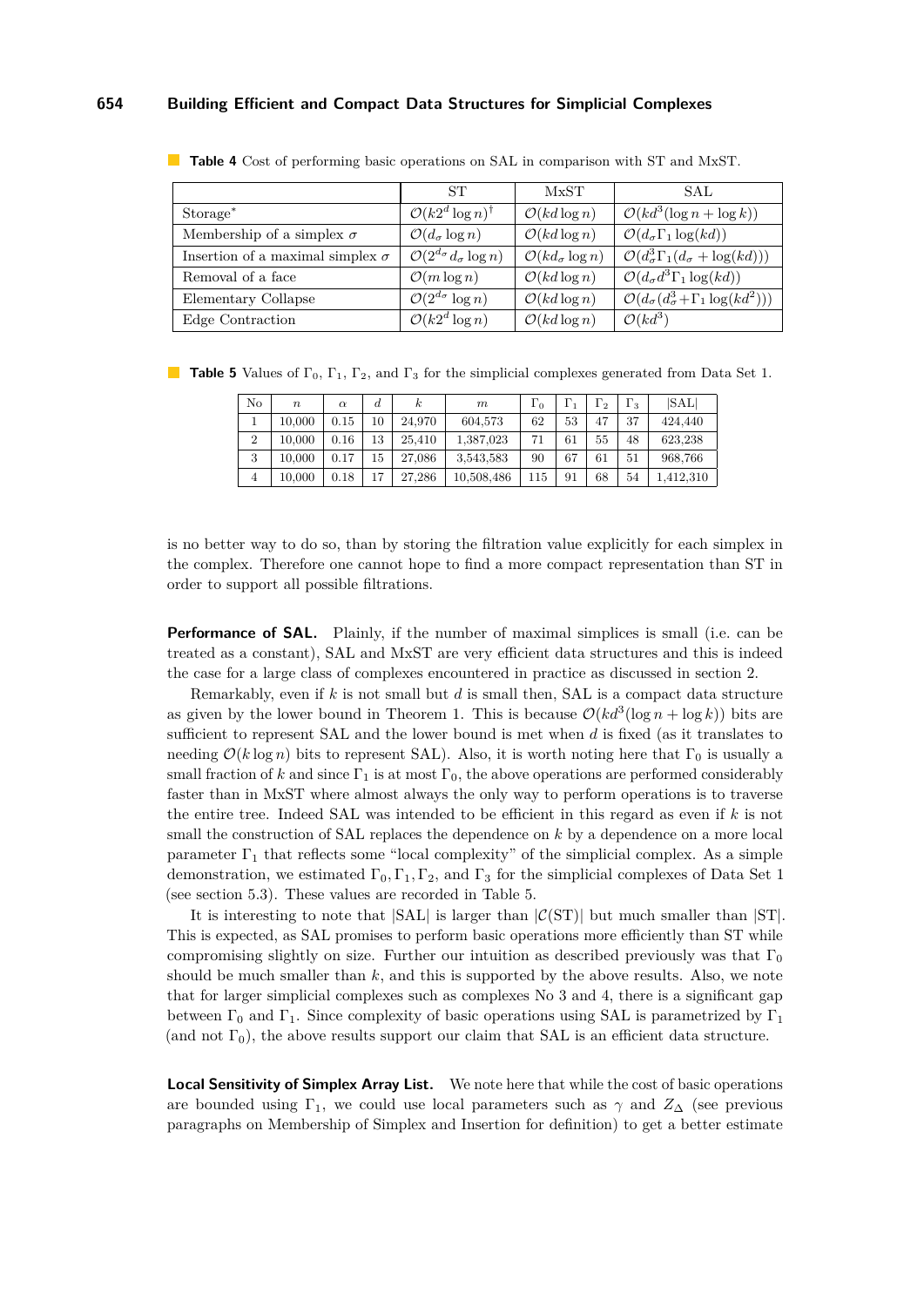on the cost of these operations.  $\gamma$  captures local information about a simplex  $\sigma$  sharing an edge with other maximal simplices of the complex. More precisely, it is the minimum, over all edges of  $\sigma$ , of the largest number of maximal simplices that contain the edge. If  $\sigma$  has an edge which is contained in a few maximal simplices then,  $\gamma$  is very small.  $Z_{\Delta}$  captures another local property of a simplex  $\sigma$  – the set of all maximal simplices that contain the edge  $\sigma_{\Delta}$ . Therefore, SAL is indeed sensitive to the local structure of the complex.

## <span id="page-13-0"></span>**7 Labeling Dependency**

In this section, we discuss how the labeling of the vertices affects the size of the data structures discussed in this paper. In particular, both MxST and  $\mathcal{M}(SA)$  are not label invariant like ST and SAL. To see this, consider a simplicial complex which contains a maximal triangle and a maximal tetrahedron, sharing an edge. We could label the triangle and tetrahedron as  $1-2-3$  and  $1-2-4-5$ , or as  $1-3-4$  and  $2-3-4-5$  respectively. Note that the two labelings give two  $\mathcal{M}(SA)$  (and MxST) of different sizes. We skip all the proofs in this section and instead direct the reader to the full version of the paper  $[7]$ .

First, we formalize the label ordering problem on MxST (and  $\mathcal{C}(MxST)$ ,  $\mathcal{C}(ST)$ , and  $\mathcal{M}(SA)$ ) as follows: Given an integer  $\alpha$  and a simplicial complex  $K_{\theta} \in \mathcal{K}_{\theta}(n, k, d, m)$ , does there exist a permutation  $\pi$  of 1, 2, ..., *n* such that  $|MxST(K_{\pi\circ\theta})| \leq \alpha$  (similarly we ask  $|\mathcal{C}(\text{MxST}(K_{\pi\circ\theta}))| \leq \alpha$ ,  $|\mathcal{C}(\text{ST}(K_{\pi\circ\theta}))| \leq \alpha$ , and  $|\mathcal{M}(\text{SA}(K_{\pi\circ\theta}))| \leq \alpha$ ? Let us refer to this problem as MxSTMINIMIZATION( $K_{\theta}$ *,*  $\alpha$ *)* (similarly we have CMxSTMINIMIZATION( $K_{\theta}$ *,*  $\alpha$ ), CSTMINIMIZATION( $K_{\theta}$ ,  $\alpha$ ), and MSAMINIMIZATION( $K_{\theta}$ ,  $\alpha$ )). We have the following results:

 $\triangleright$  **Theorem 12** ([\[9\]](#page-14-12)). *MxSTMINIMIZATION is NP-Complete.* 

<span id="page-13-1"></span>I **Theorem 13.** *CMxSTMINIMIZATION, CSTMINIMIZATION, and MSAMINIMIZATION are all NP-Complete.*

## **8 Discussion and Conclusion**

In this paper, we introduced a compression technique for the Simplex Tree without compromising on functionality. Additionally, we have proposed two new data structures for simplicial complexes – the Maximal Simplex Tree and the Simplex Array List. We observed that the Minimal Simplex Automaton is generally smaller than the Simplex Automaton. Further, we showed that the Maximal Simplex Tree is compact and that the Simplex Array List is efficient (and compact when *d* is fixed). This is summarized in Table [4.](#page-12-0)

The transitive closure of MxST may have a node, with as many as *kd* outgoing edges to neighbors containing the same label. SAL reduces the number of outgoing edges to such neighbors with the same label from *kd* to *d*, making it much more powerful. In short, it reduces the non-determinism of their equivalent automaton representation. Also, most complexes observed in practice have *k* to be a low degree polynomial in *n*. Example [11](#page-10-0) and Lemma [6](#page-6-4) both deal with complexes where *k* is small. Further, all hardness results in section [7](#page-13-0) are for complexes of dimension at most 2. Thus, complexes where either *k* or *d* is small are interesting to study and for these cases, SAL is very efficient.

Trie Compression, like that of  $\mathcal{M}(SA)$ , are efficient techniques when the trie is assumed to be static. However, over the last decade, this has been extended using Dynamic Minimization – the process of maintaining an automaton minimal when insertions or deletions are performed. This has been well studied in [\[21\]](#page-15-3), and extended to acyclic automata in [\[12\]](#page-14-13) which would be of particular interest to us.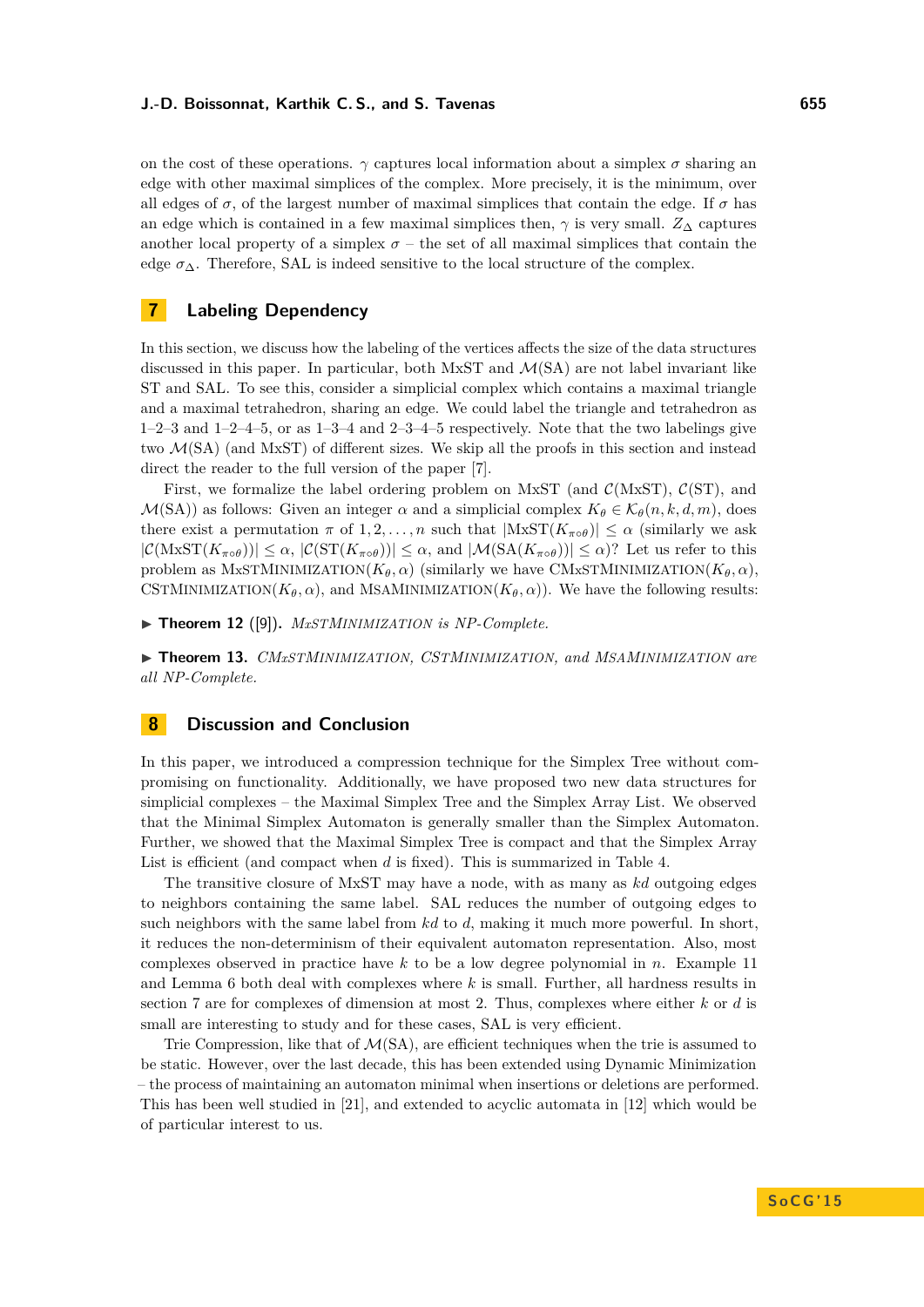Another direction, is to look at approximate data structures for simplicial complexes, i.e. we store almost all the simplices (introducing an error) and gain efficiency in compression (i.e. little storage). This is a well explored topic in automata theory called hyperminimization [\[18\]](#page-15-4) and since our language is finite, *k*−minimization [\[5\]](#page-14-14) and cover automata [\[10\]](#page-14-15) might give efficient approximate data structures by hyperminimizing SA.

Theorem [13](#page-13-1) provides a new dimension to the hardness results obtained by Comer and Sethi in [\[11\]](#page-14-16). It would be worth exploring this direction further. Also, it would be interesting to find approximation algorithms for MSAMINIMIZATION. Finally proving better bounds on extent of compression remains an open problem and may be geometric constraints will eliminate pathological examples which hinder in proving good bounds on compression.

**Acknowledgement.** We would like to thank Eylon Yogev for helping with carrying out some experiments.

#### **References**

- <span id="page-14-3"></span>**1** A. Acharya, H. Zhu, and K. Shen: Adaptive Algorithms for Cache-efficient Trie Search, *In Workshop on Algorithm Engineering and Experimentation ALENEX 99, Baltimore*, 1999.
- <span id="page-14-2"></span>**2** A. Andersson and S. Nilsson: Improved Behaviour of Tries by Adaptive Branching, *In Information Processing Letters*, Vol 46, pages 295–300, 1993.
- <span id="page-14-4"></span>**3** A.W. Appel and G. J. Jacobson: The world's fastest scrabble program, *In Communications of the ACM*, Vol 31, 1988.
- <span id="page-14-0"></span>**4** D. Attali, A. Lieutier, and D. Salinas: Efficient data structure for representing and simplifying simplicial complexes in high dimensions. *In International Journal of Computational Geometry and Applications, 22(4)*, pages 279–303, 2012.
- <span id="page-14-14"></span>**5** A. Badr, V. Geffert, and I. Shipman: Hyper-minimizing minimized deterministic finite state automata. *In RAIRO Theoretical Informatics and Applications*, pages 69–94, 2009.
- <span id="page-14-9"></span>**6** L. J. Billera and A. Björner: Face numbers of polytopes on complexes. *In Handbook of Discrete and Computational Geometry*, CRC Press, pages 291–310, 1997.
- <span id="page-14-5"></span>**7** J.-D. Boissonnat, Karthik C. S., and S. Tavenas: Building efficient and compact data structures for simplicial complexes. <http://arxiv.org/abs/1503.07444>.
- <span id="page-14-1"></span>**8** J.-D. Boissonnat and C. Maria: The Simplex Tree: An Efficient Data Structure for General Simplicial Complexes. *In Algorithmica 70(3)*, pages 406–427, 2014.
- <span id="page-14-12"></span>**9** J.-D. Boissonnat and D. Mazauric: On the complexity of the representation of simplicial complexes by trees. <http://hal.inria.fr/hal-01089846>
- <span id="page-14-15"></span>**10** C. Câmpeanu, N. Sântean, and S. Yu: Minimal cover-automata for finite languages. *In Theoretical Computer Science* 267(1–2), pages 3–16, 2001.
- <span id="page-14-16"></span>**11** D. Comer and R. Sethi: Complexity of Trie Index Construction, *In Proceedings of Foundations of Computer Science*, pages 197-207, 1976.
- <span id="page-14-13"></span>**12** J. Daciuk, S. Mihov, B. Watson, and R. Watson: Incremental construction of minimal acyclic finite-state automata. *In Comput. Linguist.*, Volume 26, pages 3–16, 2000.
- <span id="page-14-6"></span>**13** D. Eppstein, M. Löffler, and D. Strash: Listing All Maximal Cliques in Sparse Graphs in Near-Optimal Time, *In ISAAC (1)*, pages 403–414, 2010.
- <span id="page-14-8"></span>**14** M. Golumbic: Algorithmic Graph Theory and Perfect Graphs. *In Academic Press*, 2004.
- <span id="page-14-7"></span>**15** M. Grohe, S. Kreutzer, and S. Siebertz: Characterisations of Nowhere Dense Graphs, *In FSTTCS 13*, pages 21–40, 2013.
- <span id="page-14-11"></span>**16** GUDHI – Geometric Understanding in Higher Dimenions. [https://project.inria.fr/](https://project.inria.fr/gudhi/) [gudhi/](https://project.inria.fr/gudhi/)
- <span id="page-14-10"></span>**17** J. Hopcroft: An n log n algorithm for minimizing states in a finite automaton. *In Theory of machines and computations*, pages 189–196, 1971.